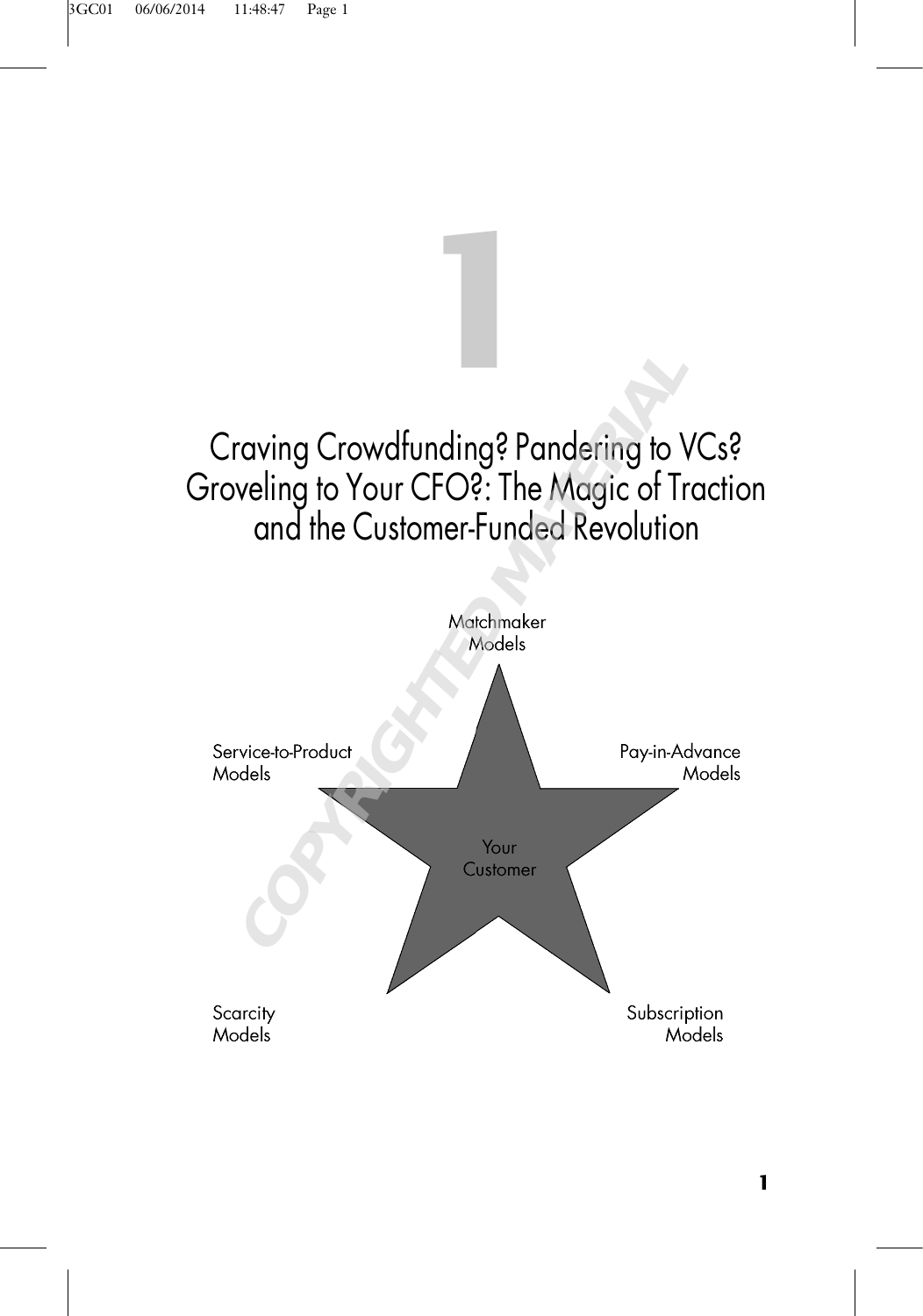Imagine this. It was 1995, and the Coca-Cola Company had just<br>reentered India after an aborted earlier effort, this time by magine this. It was 1995, and the Coca-Cola Company had just acquiring the maker of Thums Up, India's leading cola. Along with the deal came a thick book describing each of the Thums Up bottlers' territories in plenty of legal jargon, but without a single map. Coke needed a way to find and understand its newly acquired territories.

Alas, no one had maps that could show Coke where its bottlers were located. Until the mid-1960s, maps had been largely unavailable in India, at least for anyone not in the military. Even 30 years later, a mapping culture and map-reading ethos simply did not exist, perhaps in part because there were very few accurate Indian maps.

Into the breach stepped Rakesh and Rashmi Verma, who had started a small IT training business in India, CE Info Systems, serving blue-chip clients like IBM. Their company also licensed American digital mapping software to aid India's nascent map-

#### maps you need.  $\P$ **We can give you the**

making industry.<sup>1</sup> Saying to Coke, "We can give you the maps you need" (even though they had not

actually ever produced a single map!), the Vermas began to build a digital mapping business. First, they bought an ordinary office scanner and took out the kitchen scissors. Next, using their native Indian ingenuity, they began cutting what rudimentary paper maps they could find into A4 size and scanning them to make them "digital." Using Rashmi's software and programming skills together with the American software they had been licensing to others, they then overlaid demographic and other data to enable Coke—and soon other commercial customers—to do in India what they took for granted in other parts of the world. **maps you need.**  $\blacksquare$ <br>actually ever produced in the product of the set of the mapping by

CellularOne, entering India in a joint venture with Essar as the Indian telecommunications industry was liberalized, was their next client. "Where should we put our mobile phone towers?" CellularOne asked, from both a technical perspective (Where is the high ground? How do we achieve uncluttered line-of-sight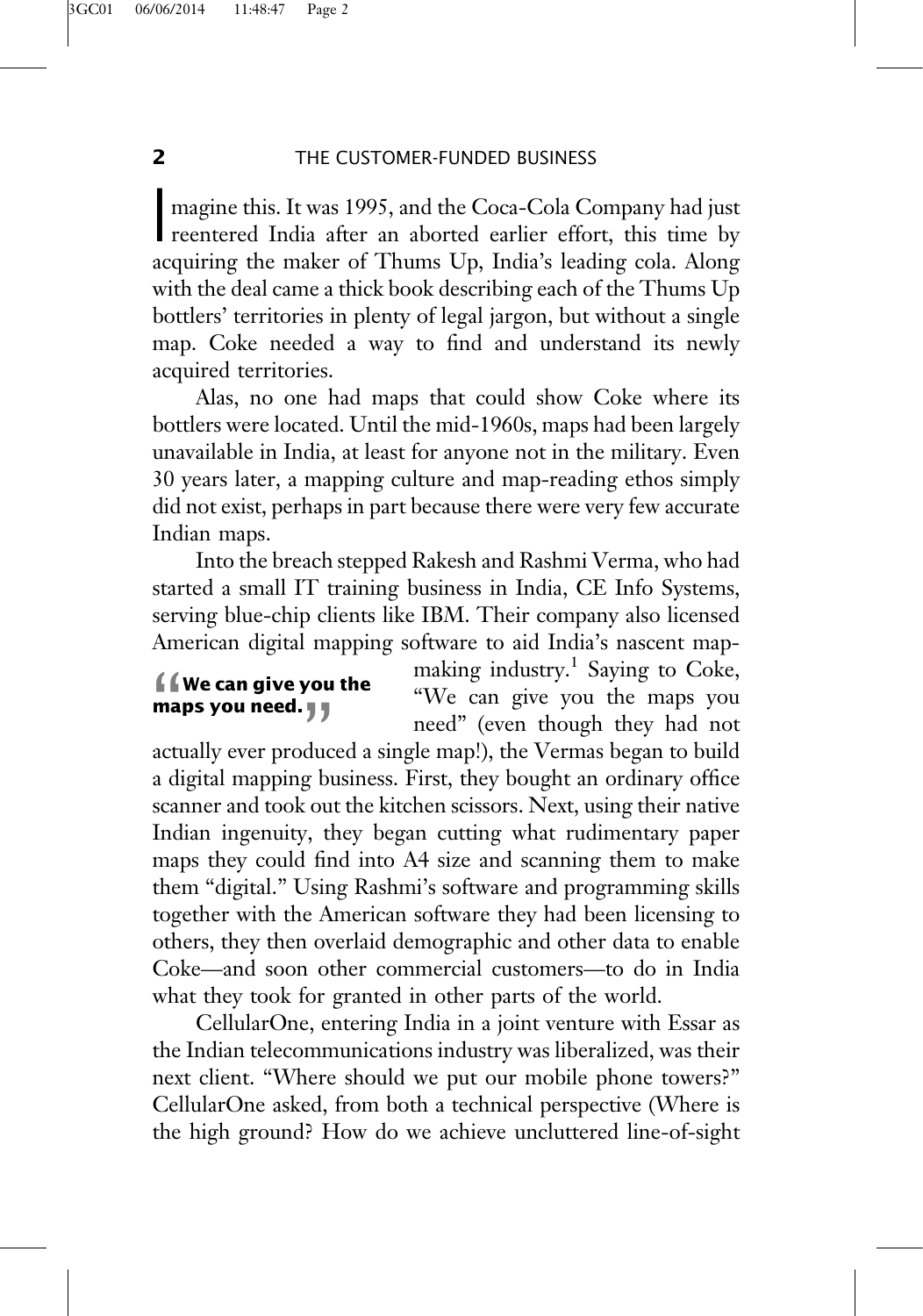coverage in Bombay, a city of high rises?) and from a marketing perspective (Where are there sufficiently dense concentrations of customers with the right demographics whom we can economically serve?). Once again, the Vermas delivered.

# A Customer-Funded Model

So, did the Vermas need venture capital to start, finance, and grow their business? No. Instead, they identified customer after customer—even the Indian Navy—who could benefit from digital maps, charging the customers fees to cover most of the development costs of creating additional maps or applying additional demographic or other information to maps they had already created. Over the next 10 years, their mapping business grew slowly but steadily, funded by one customer assignment after another, and they became the dominant digital mapmaker in India. And they did so without raising a single rupee of venture capital.

The Vermas weren't doing anything radically new in shunning venture capital. To be realistic, such capital probably would

#### " **The Vermas weren't doing anything radically new in shunning venture capital.**  $\parallel$   $\parallel$

not even have been available in India in the mid-1990s. But by funding the early growth of their business with their customers' cash, they were simply doing what most entrepreneurs did before business angels and venture capital investors grabbed the entrepreneurial finance spotlight more than a generation ago in the West, and today nearly everywhere else.

# Customer Funding: The Vermas Are Not Alone

What the Vermas accomplished with customer funding is neither unique to India nor to the 1990s. Anyone who has booked a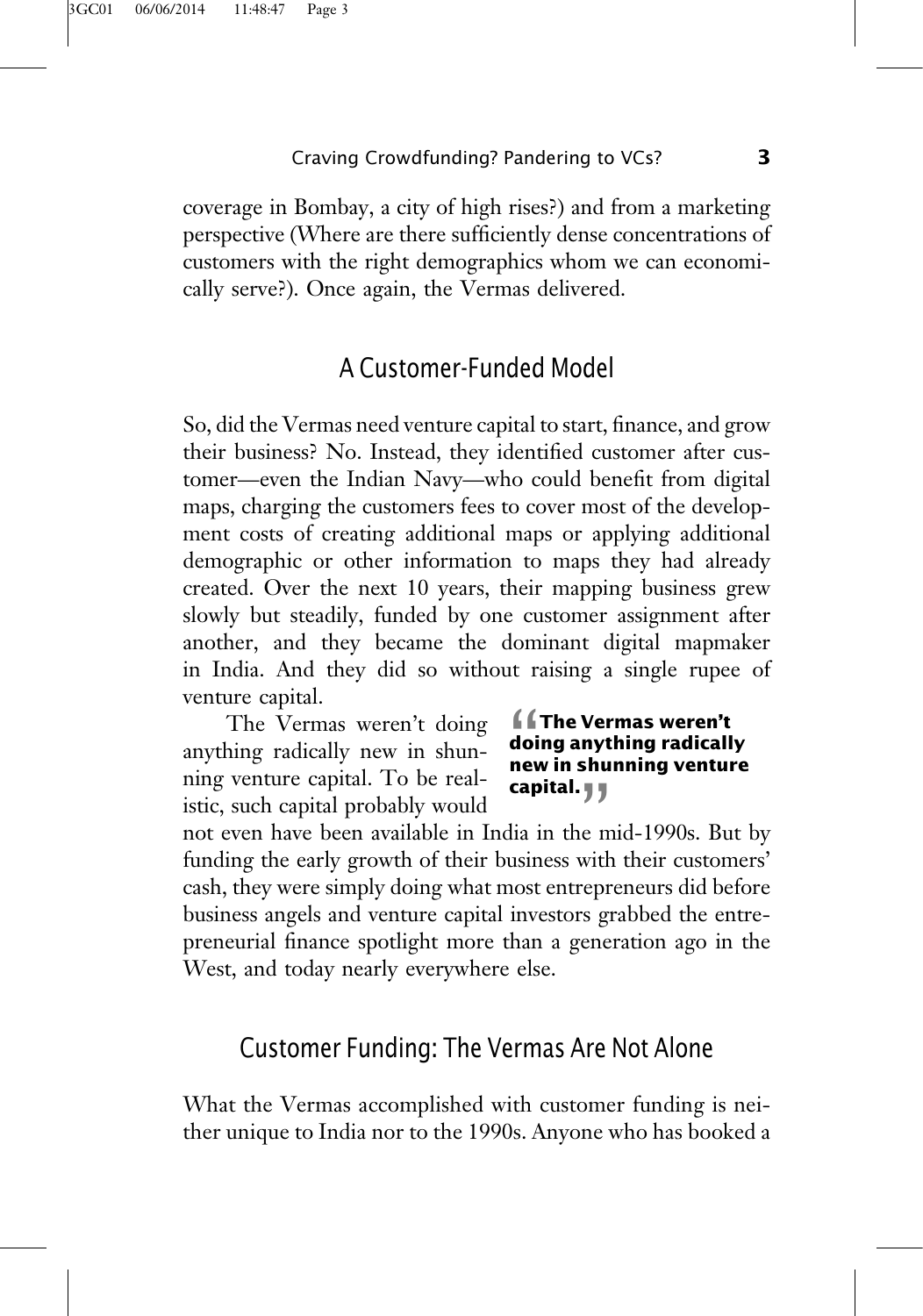hotel room on Expedia.com, for example, might be surprised at the role they were playing in funding Expedia's operations and growth. Not only didn't Expedia pay the hotel for your stay until after you arrived—despite the fact that you probably paid Expedia when you booked the room—but in many cases they paid the hotel as many as six weeks *after* your stay. What is Expedia doing with your money—their customers' money—for all those weeks, or sometimes months? Running and growing their business, of course! "Sitting on the float" with the customer's money is a time-honored principle that runs throughout this book.

As we'll see in Chapter 2, starting, financing, or growing your business with your customers' cash isn't novel. It's a fundamental principle—a mind-set, really—by which many entrepreneurs live. It's how Michael Dell created one of the twentieth century's most prominent success stories and how Mel and Patricia Ziegler created Banana Republic, another customer-funded phenomenon. In the five chapters that then follow, equally remarkable are the stories, all customer funded, of Airbnb (Chapter 3), Threadless (Chapter 4), India's TutorVista (Chapter 5), Gilt Group (Chapter 6), Denmark's GoViral (Chapter 7), and nearly a dozen other inspiring companies—plus some failures as well and the entrepreneurs who created and drove them. Whether you're an entrepreneur or a leader in an established business that wants to grow faster, you get the drift: The customer-funded business has been a widely practiced phenomenon, but has been underobserved and underdiscussed. But not any more!

# A Problem: Financing Your Startup

Later in this chapter, I'll explore in some depth why I believe raising equity at the outset of a new venture's journey is, at least most of the time, an exceedingly bad idea—for both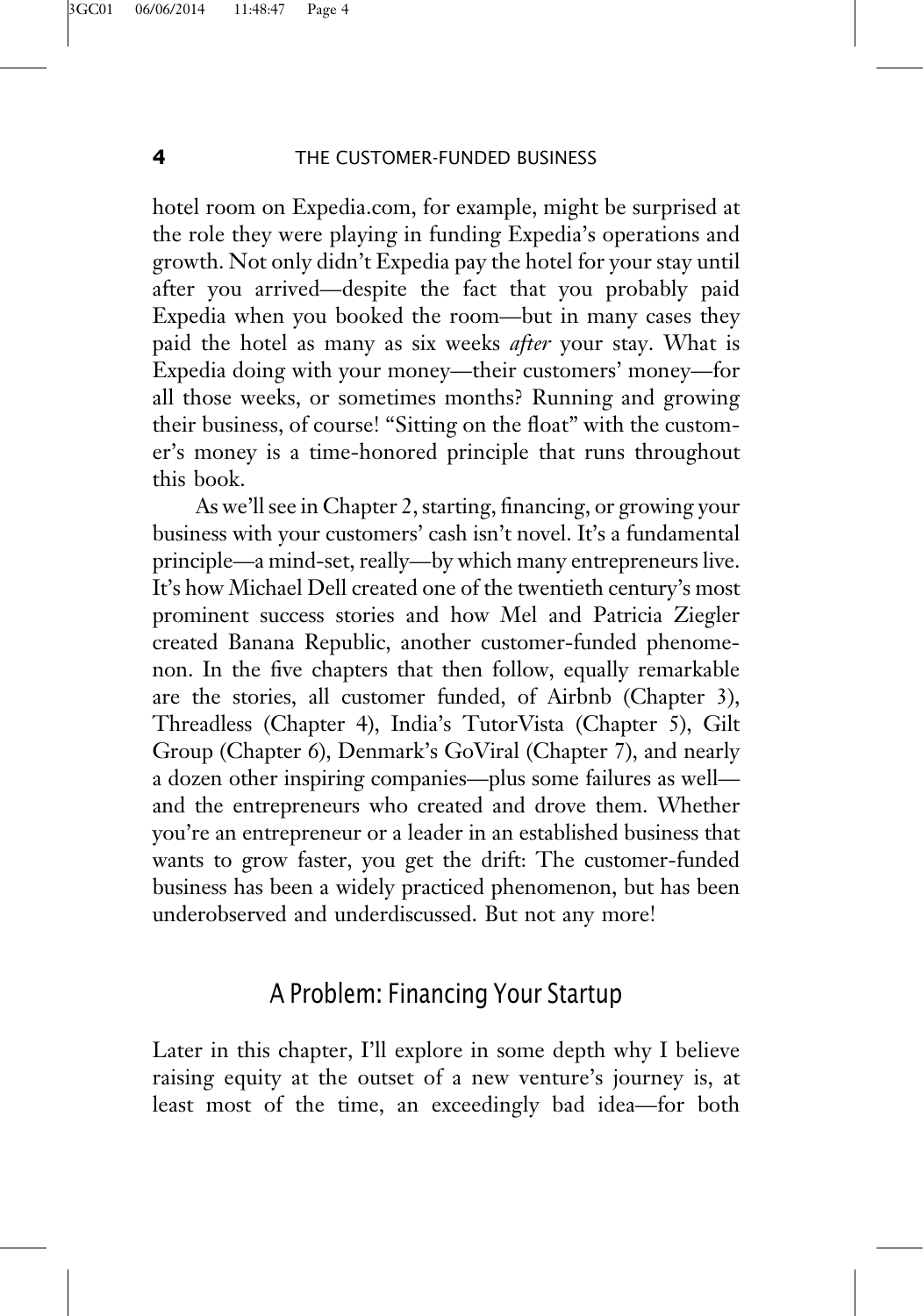entrepreneurs and investors alike. For now, though, think of it this way:

• Most of the time, the Plan A that you have so lovingly conceived is unlikely to work, as most any experienced earlystage investor, whether a VC or a business angel, will tell you.

Do you look forward to explaining to your investors why your Plan A didn't work, as you ask them for more money for your newer,

**f f** Do you look forward to<br>explaining to your<br>investors why your Plan A<br>didn't woul? **Do you look forward to explaining to your**

as you ask them for more didn't work?<br>
money for your newer,<br>
brighter, and inevitably still-optimistic Plan B? I don't think so! As Peter Drucker, arguably the leading management thinker of the twentieth century, observed, "If a new venture does succeed, more often than not it is

- in a market other than the one it was originally intended to serve
- with products and services not quite those with which it had set out
- bought in large part by customers it did not even think of when it started
- and used for a host of purposes besides the ones for which the products were first designed."<sup>2</sup>
- There are material drawbacks to raising capital too early. Among the most daunting of them is that raising capital whether by pandering to VCs or groveling to your CFO, if you're seeking to start something inside an established company—is a full-time job. Getting your venture underway is a full-time job, too. If you try to do both, one of them will inevitably suffer.
- As you'll see later in this chapter, the evidence is compelling that the odds of success for VC-backed companies are far worse than most entrepreneurs realize. Is joining tomorrow's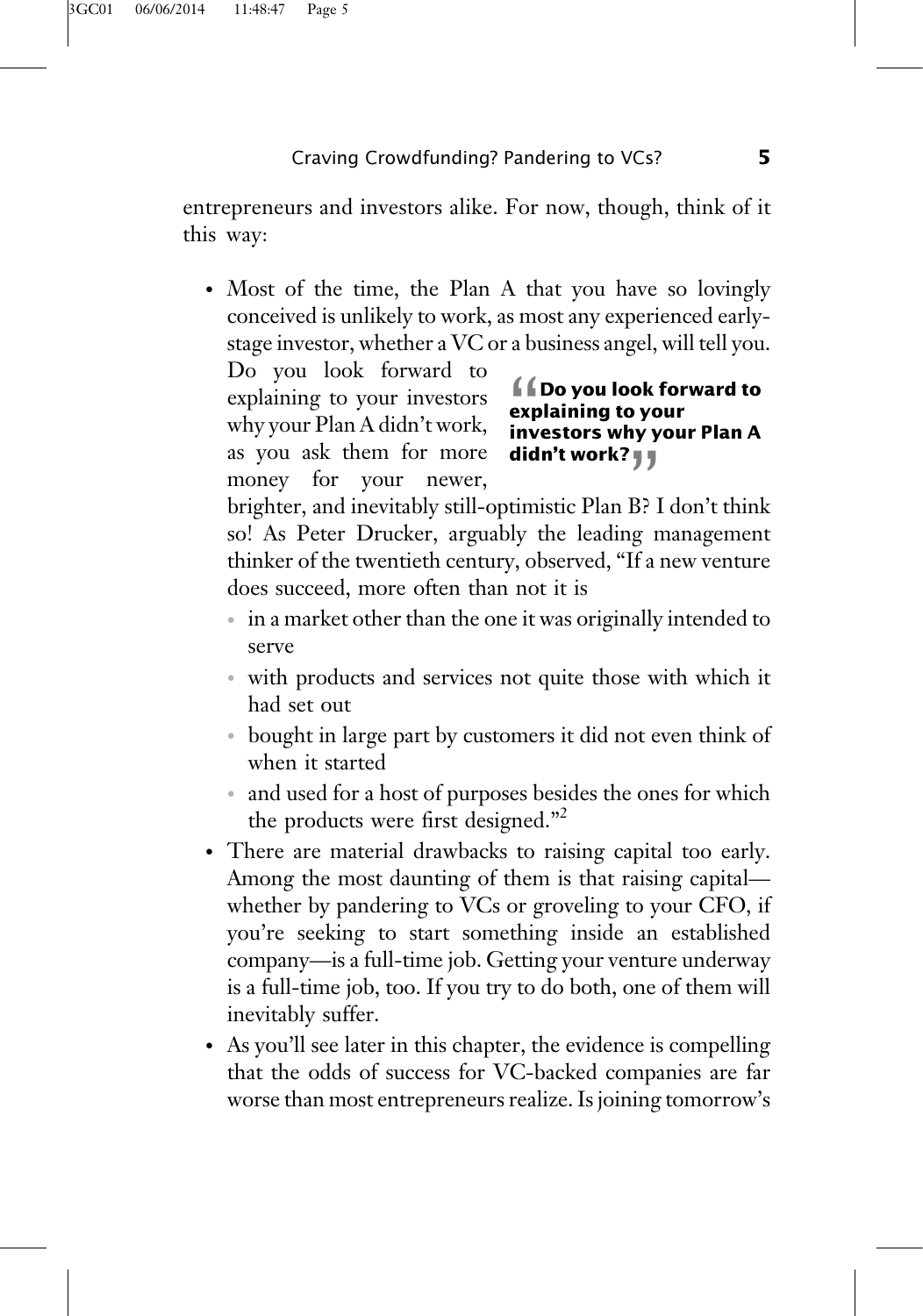failure statistics what you had in mind in pursuing your venture? Definitely not!

# A Solution: The Magic of Traction

Fortunately, with the cost of technology declining ever more rapidly, it's easier and cheaper to get into a customer-funded business than ever before. As this book will make clear through the companies whose stories it tells, there are numerous benefits that all five customer-funded models provide, to entrepreneurs and their backers alike.

• First, waiting to raise capital forces the entrepreneur's attention toward his or her customers, where it should be in the first place. Customers matter, and as Peter Drucker also

**example is there's no paying**<br>customer—at least<br>eventually—there's no<br>business sither== **if there's no paying customer—at least business, either**"

noted, if there's no paying customer—at least eventually there's no business, either (the protestations of some dot-com entrepreneurs to the contrary).

- Second, winning customer orders often gives your customer a vested interest in your success. If they are happy to buy from you, they'll want you to stick around, either so they can buy again later, or so you will service what you've sold. For an entrepreneur, having your customers on your side is a good place to be. For angels, having customers rave about the company in which you are thinking of investing is a very good sign!
- Third, making do with the probably modest amounts of cash your customers will give you enforces frugality, rather than waste. Having too much money can make you stupid and lets you ignore your customer! Having less money will make you smarter, and will force you to run your business better, too.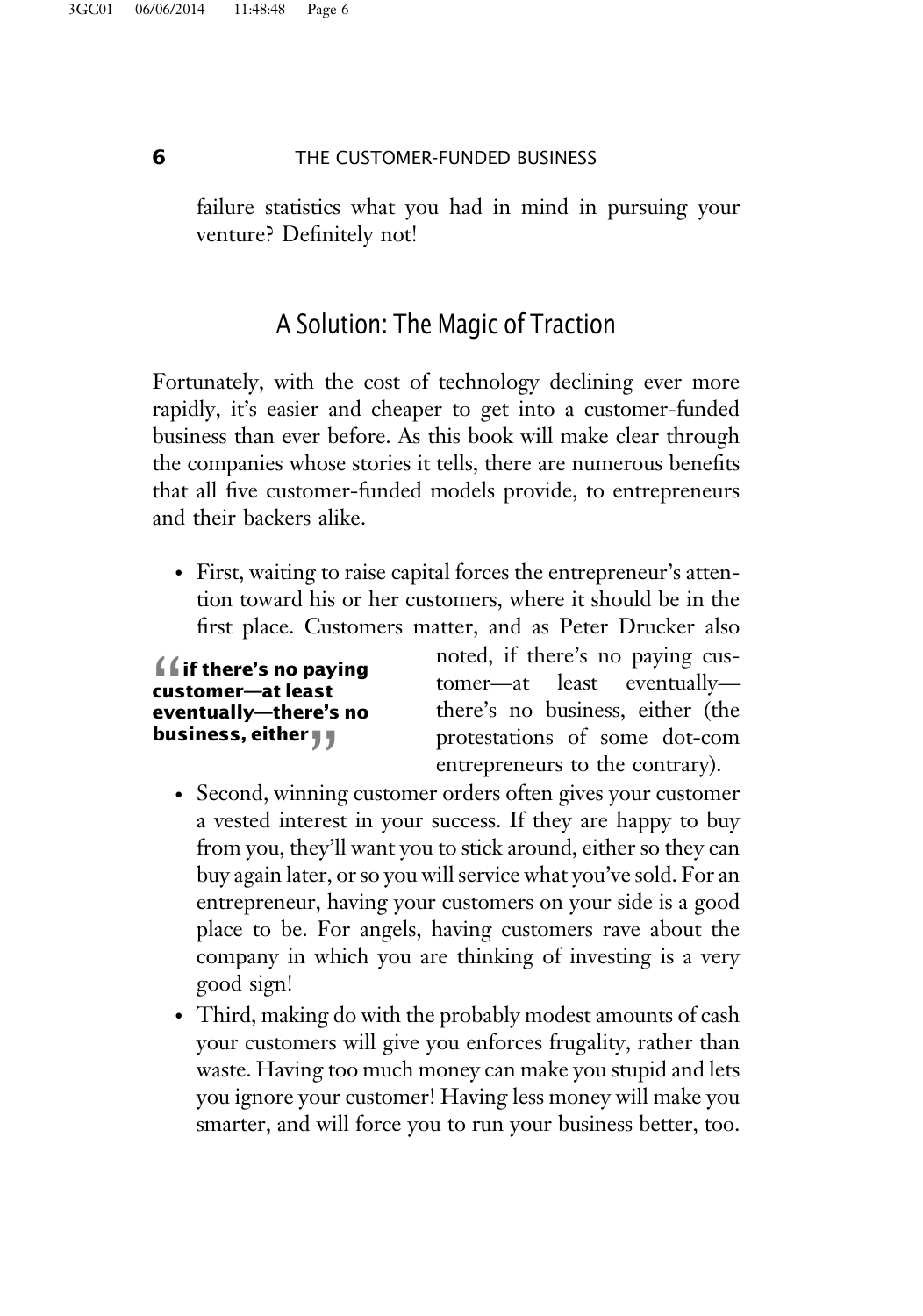- Fourth, when venture capital is raised later, once customer traction is proven, the investor's risk is lower, meaning the terms and valuation are better, and making the founder's stake—and perhaps control—more substantial, too. For angels, investing later reduces the number of eventual "lemons" in the portfolio and is likely to improve returns.
- Fifth, focusing your efforts to raise cash from customers who are willing and eager to buy from your yet-unproven company is likely to mercifully put to rest a half-baked or notquite-right idea that requires more development—a pivot, in today's entrepreneurial lexicon—in order to hit the mark.
- Finally, there's freedom! Gaining one's freedom is high on every entrepreneur's priority

list, and the best source of freedom—even better than cash in the bank—is positive cash flow! And with the

**f f** The best source of freedom—even bett<br>cash in the bank—is<br>positive soak flow! **f f** The best source of **freedom—even better than**

magic of customer traction and the cash flow it brings, you'll sleep better, too! **positive cash flow! J J** the cash flow it brings,

These benefits accrue largely to startups or early-stage ventures, along with their possible investors, of course. "But what about me?" you may ask, if you're in a well-established company with customers—perhaps slow-paying customers already in hand. Ryzex, a purveyor of mobile computing devices (like the handheld gadgets your gas utility uses to read your meter, your FedEx driver brings with your parcel to your door, or a supermarket clerk uses to order more of what's running low), faced a difficult challenge as the global financial crisis landed on its doorstep with a thud in the fourth quarter of 2007. Says Ryzex founder Rud Browne about oncoming recessions, "The canary in a coal mine is computer hardware sales. It's the first thing a business can stop spending money on. A huge percentage of the new capital equipment (machinery, vehicles, computers) bought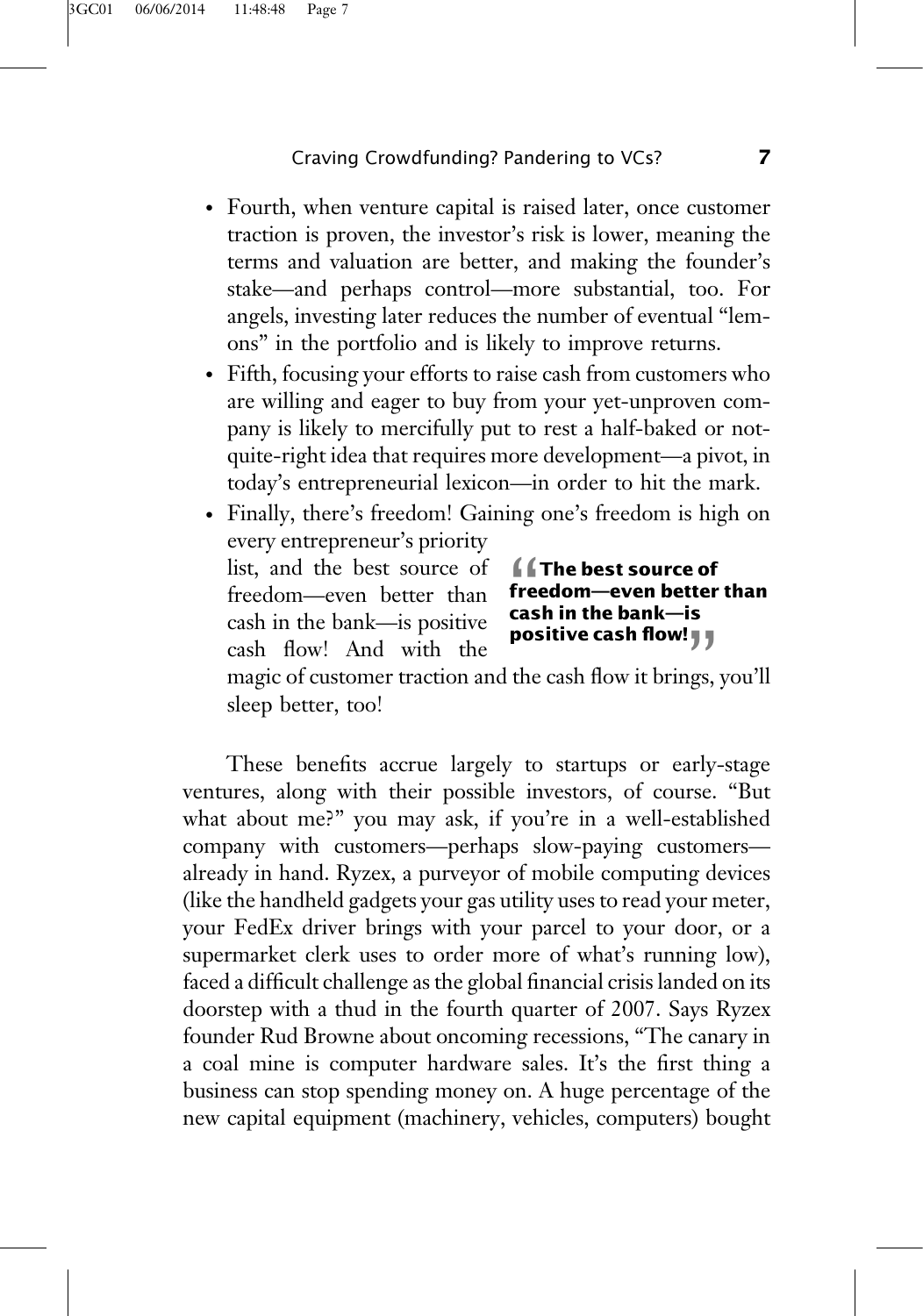by businesses each year is purchased to replace equipment they already have and typically replace on a three- to seven-year cycle. The easiest way to conserve money in a crisis is to extend the replacement cycle of stuff you already have. When this happens, suppliers like Ryzex immediately experience a significant drop in revenues." <sup>3</sup> For the Ryzex story and how customer funding built a thriving company and then got it through a daunting downturn more or less unscathed, see Sidebar 1.1.

## **Sidebar 1.1: Customer Funding Helps Ryzex Thrive, Then Survive**

In its early days, Ryzex bought decommissioned mobilecomputing equipment that was sitting in warehouses gathering dust and sold it to business users who needed to expand their existing fleets. When users added another few trucks or new stores, they generally wanted to buy exactly the kind of mobile devices they already were using, around which their systems had been built. Often, however, the exact such devices were no longer being made. Ryzex would find them used and—because they were gathering dust anyway—buy them, generally on 90-day terms. Ryzex then refurbished and sold them, with the customer paying in advance, or worst case, in cash on delivery.

Thanks to the 90 days or more of customer cash these buying and selling practices provided and its attractive gross margins (from buying used equipment for a song and selling it dear to customers who sorely needed it), Ryzex grew from a standing start in a tiny apartment in Vancouver, British Columbia in 1989 to \$75 million in sales in 2007, with 360 people in offices spread across five countries. The arrival of the Internet was putting pressure on margins, however, and migration to larger corporate customers and the sale of new equipment, too, had put pressure on Ryzex's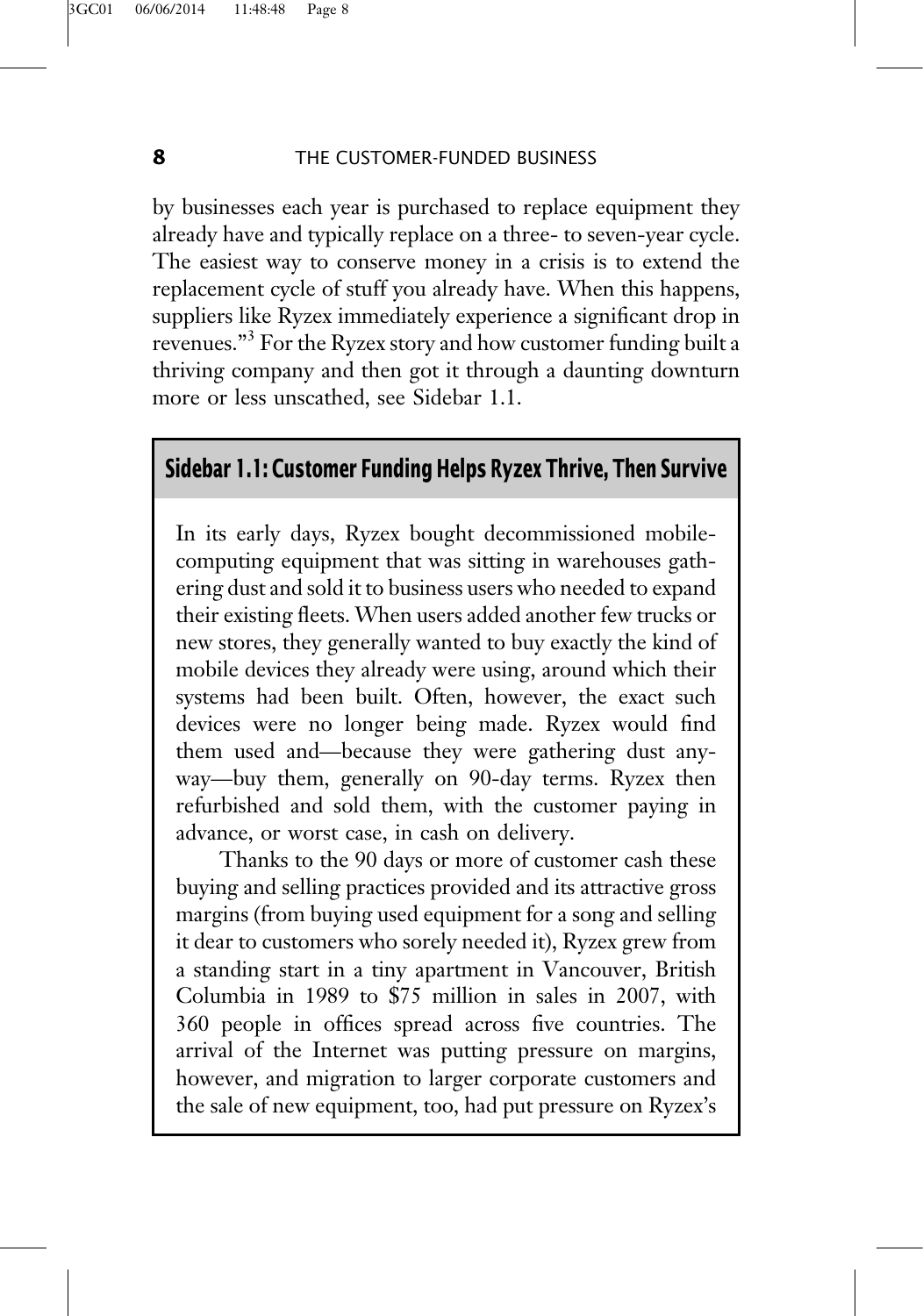pay-in-advance terms. So in early 2008, Ryzex found itself with plummeting sales, declining margins, and \$3 million in debt. The global financial crisis was, for Ryzex, a crisis indeed.

Ryzex founder and CEO Rud Browne went into high gear. Personally training each and every one of his 360 employees on the importance of cash flow, Ryzex made managing cash everybody's job, whether that meant getting longer payment terms from its vendors or faster payment from its customers. "On the customer side, there was no single bullet," recalls Browne. But there were several customer funding strategies that dramatically improved his company's cash flow:

- When customers wanted extra discounts (which they almost always did), granting discounts was tied to payin-advance or seven-day terms. "We would have had to go to the lower price anyway," Browne recalls. "So we made sure we got something for it—better terms."
- Ryzex ramped up its sales of one-year service and maintenance contracts paid in advance, instead of monthly in arrears. It also ramped up sales of vendor-provided service contracts, for which Ryzex needed no investment in parts—inventory that may take 12 months to turn, thereby further conserving precious cash.
- While everyone in the industry felt tremendous pressure to accept every purchase order, Ryzex remained disciplined and simply refused to extend credit to customers it deemed financially risky. "We'd rather take a hit to our sales than have them go belly-up," says Browne. Internal resistance to this policy evaporated when, after having insisted on prepayment, Ryzex avoided losing \$1.5 million when one customer went bankrupt a week after the goods were delivered.

(*continued* )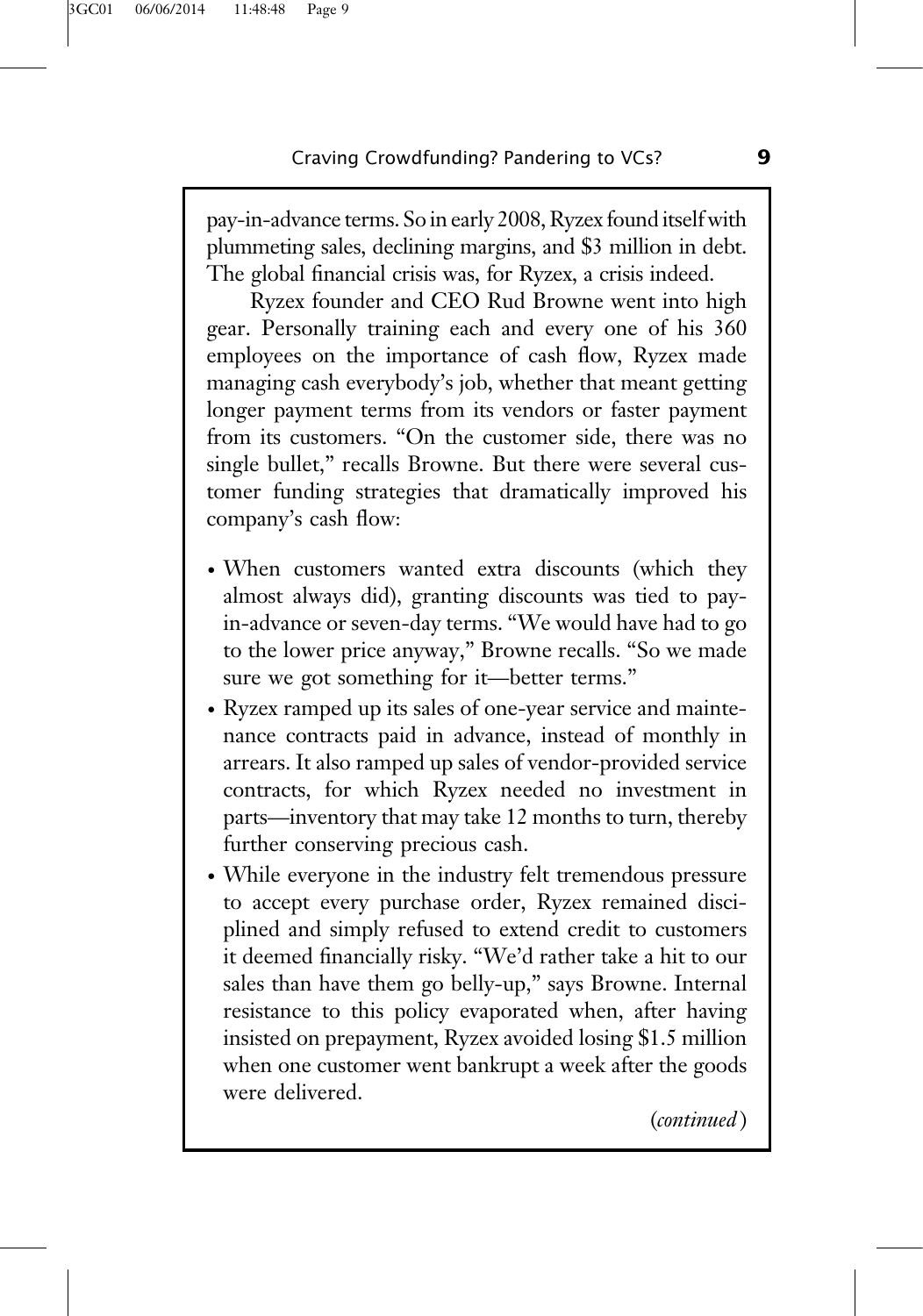# **Sidebar 1.1: Customer Funding Helps Ryzex Thrive, Then Survive (***continued* **)**

• Ryzex encouraged its customers, many of which were also cash starved, to use equipment leasing to finance large purchases. The leasing companies would pay Ryzex in 72 hours. Ryzex would pay its vendors (within agreed terms) 45 to 60 days later.

Ryzex even began printing its invoices on garish, bright-green paper. "It's the ugly green one," its accounts receivables clerks would say to their customers when they claimed they couldn't find the Ryzex invoice.

Despite a 25 percent drop in sales and a 50 percent drop in margin dollars as the recession deepened, by applying these strategies as well as others in the cost and procurement arenas, Ryzex went from having \$3 million in debt to a \$6.5 million cash surplus in just 17 months.

Do customer funding principles such as these apply to companies like yours? Just ask Rud Browne. Indeed, they do!

*Source:* Rud Browne, interview with the author, December 2, 2013.

# Customer-Funded Models: The Five Types

In an effort to better understand customer-funded models, the circumstances and ways in which today's entrepreneurs can best put them to use, and the challenges entailed in implementing them, my research uncovered five different types of models—each surprisingly familiar when you think about them carefully through which founders have convinced their customers to fund their companies, particularly at startup (see Table 1.1 and the appendix, "About the Research").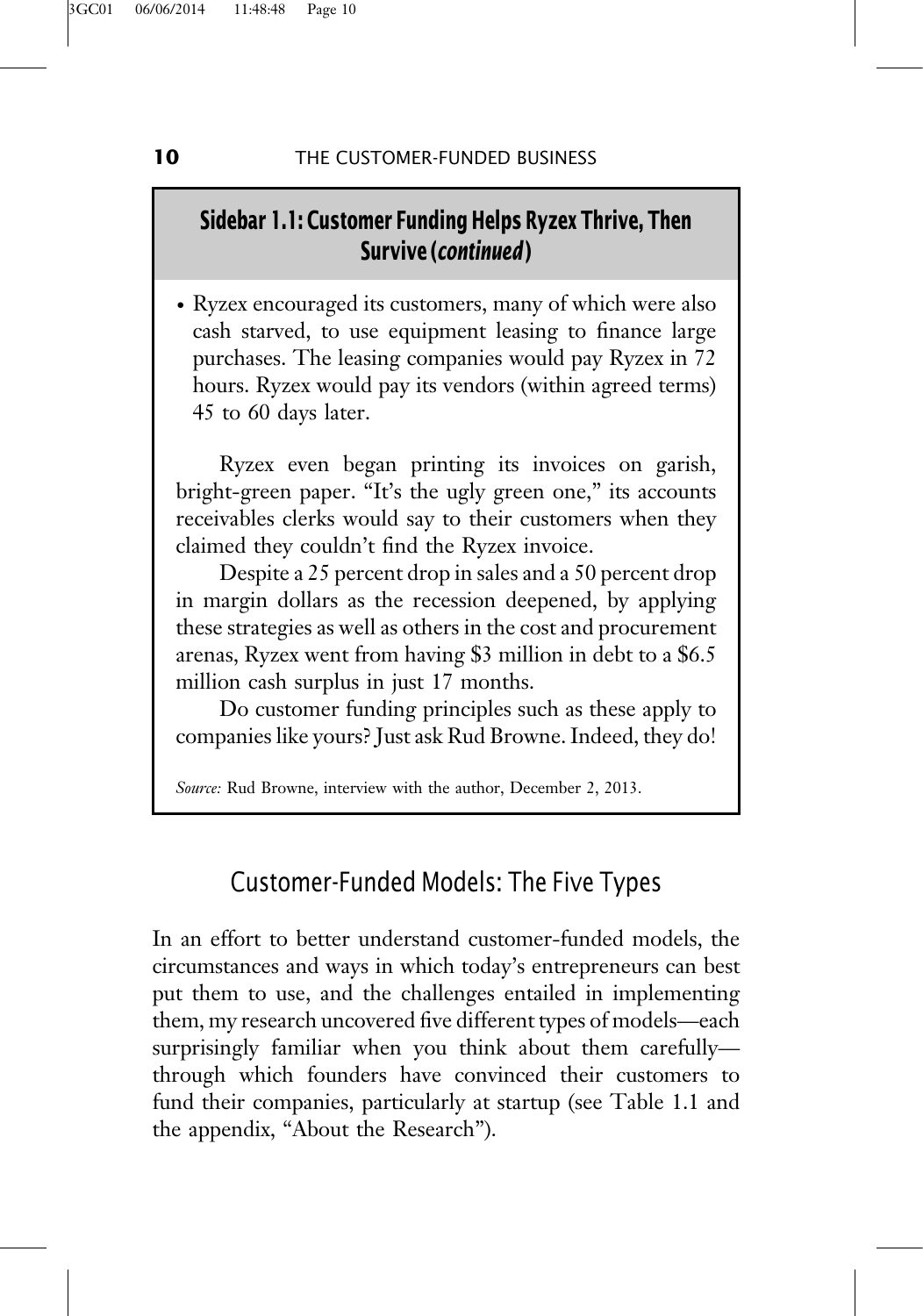| <b>Type</b>                   | <b>Category-Defining</b><br><b>Examples</b>                   | <b>Twenty-First-</b><br><b>Century Examples</b>    |
|-------------------------------|---------------------------------------------------------------|----------------------------------------------------|
| Matchmaker<br>models          | Real estate brokers,<br>eBay, Expedia.com                     | Airbnb, DogVacay,<br>ProFounder                    |
| Pay-in-advance<br>models      | Consultants, architects,<br>Dell, Banana Republic             | Via.com, Threadless,<br>The Loot                   |
| Subscription<br>models        | Wall Street Journal,<br>Financial Times,<br>Showtime, Netflix | TutorVista, H.Bloom                                |
| Scarcity-based<br>models      | Zara                                                          | vente-privee, Gilt<br>Groupe, Lot 18               |
| Service-to-<br>product models | Microsoft                                                     | MapmyIndia, Rock<br>Solid Technologies,<br>GoViral |

#### **TABLE 1.1** Customer-Funded Models – The Five Types

What is most striking about these models is that each of them gives the company what accountants call negative—or very nearly negative—working capital: that is, the company has the customer's cash in hand before having to produce or pay for the good (or service) it sells. In exploring these models, I found that most of them—perhaps surprisingly—work for selling both goods and services. Let's define the five models.

#### **Matchmaker Models**

Some companies are in the business of matching up buyers and sellers, such as your local real estate broker, eBay, or Expedia. Because they simply take the order, but never own the goods (somebody's home or junk from your attic) or services (airline tickets or hotel rooms) that are sold, there's no need to tie up cash in inventory. The fees or commissions they earn from customers—whether from buyers, or more typically, sellers—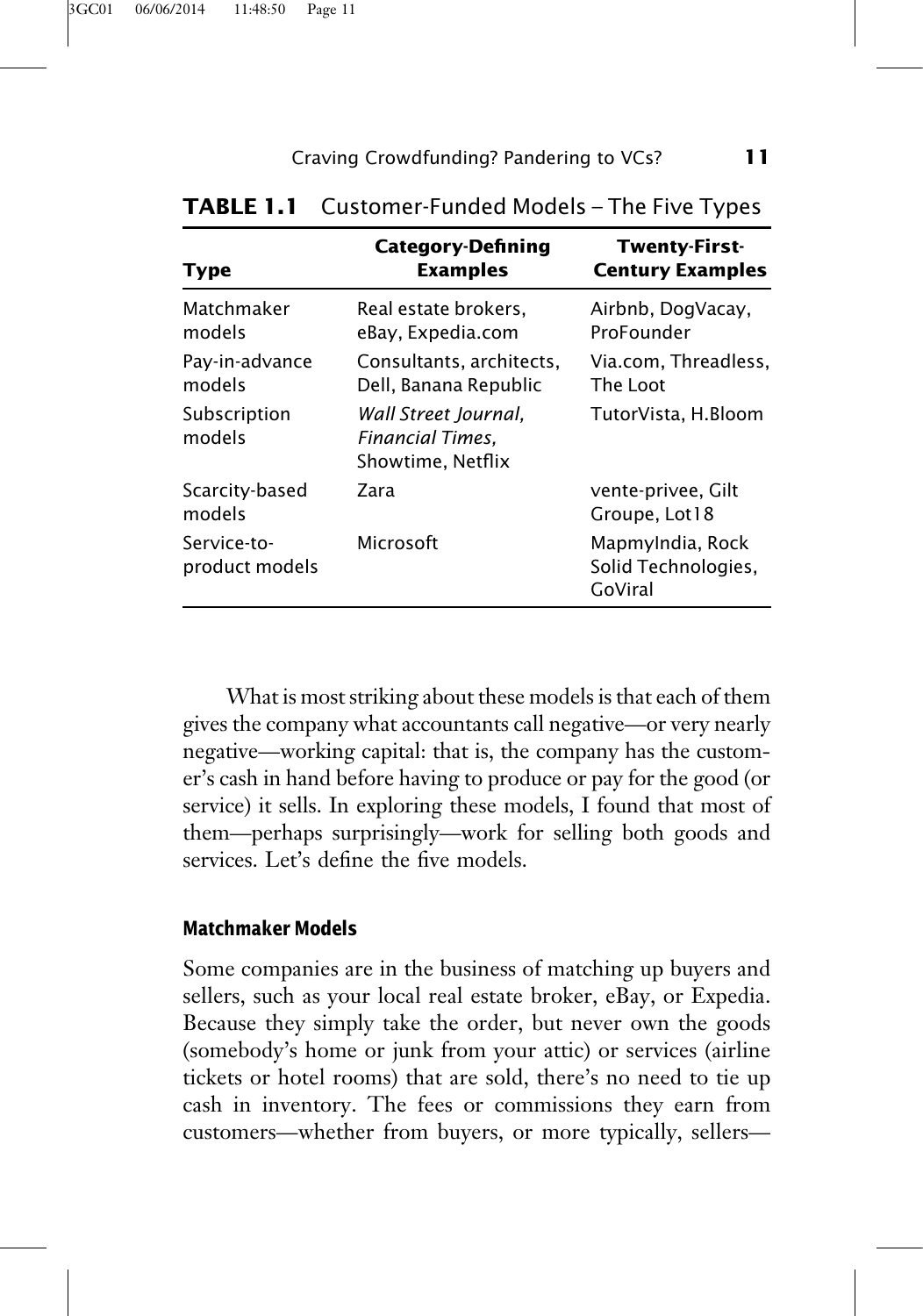provide most or all of the cash required to launch the business and grow it enough to prove the concept, and sometimes take it

**f f** matchmaker mod<br>are those in which th<br>business, with no or<br>limited investment : **matchmaker models are those in which the limited investment up front, brings together buyers and sellers** *without* **actually owning what is bought and**

much further. Thus, matchmaker models are those in which the business, with no or limited investment up front, brings together buyers and sellers—*without* actually owning what is bought and sold—and completes the transaction, earning fees or commissions for doing so. We examine matchmaker mod-

sold.  $\blacksquare$ <br>
fees or commissions for doing so.<br>
We examine matchmaker mod-<br>
els in Chapter 3. Perhaps the most inspiring of our case histories that bring matchmaker models to life is that of Airbnb, which has grown from its 2007 start—on a couple of airbeds on the floor of founders Joe Gebbia and Brian Chesky's San Francisco apartment<sup>4</sup>—to a global booking system that monetizes people's extra space. As I write in late 2013, Airbnb offers more than half a million properties in 34,000 towns and cities in 192 countries.<sup>5</sup>

#### **Pay-in-Advance Models**

In some industries, customers traditionally pay the supplier in advance for at least part of the price of goods or services *before* receiving anything. Consultants, architects, and many kinds of

**f** pay-in-advance models<br>are those in which the<br>business asks (and<br>conviness) the sustamer **are those in which the business asks (and convinces!) the customer to pay something up** front **T** 

other services firms are good examples. Thus pay-in-advance models are those in which the business asks (and convinces!) the customer to pay something up front—perhaps a deposit, perhaps something structured in another way, perhaps

the full price—as a requirement to get started on building or procuring whatever it is that the customer has agreed to buy.

We examine pay-in-advance models in Chapter 4. The amazing story of little-known Via.com, the "Intel Inside" of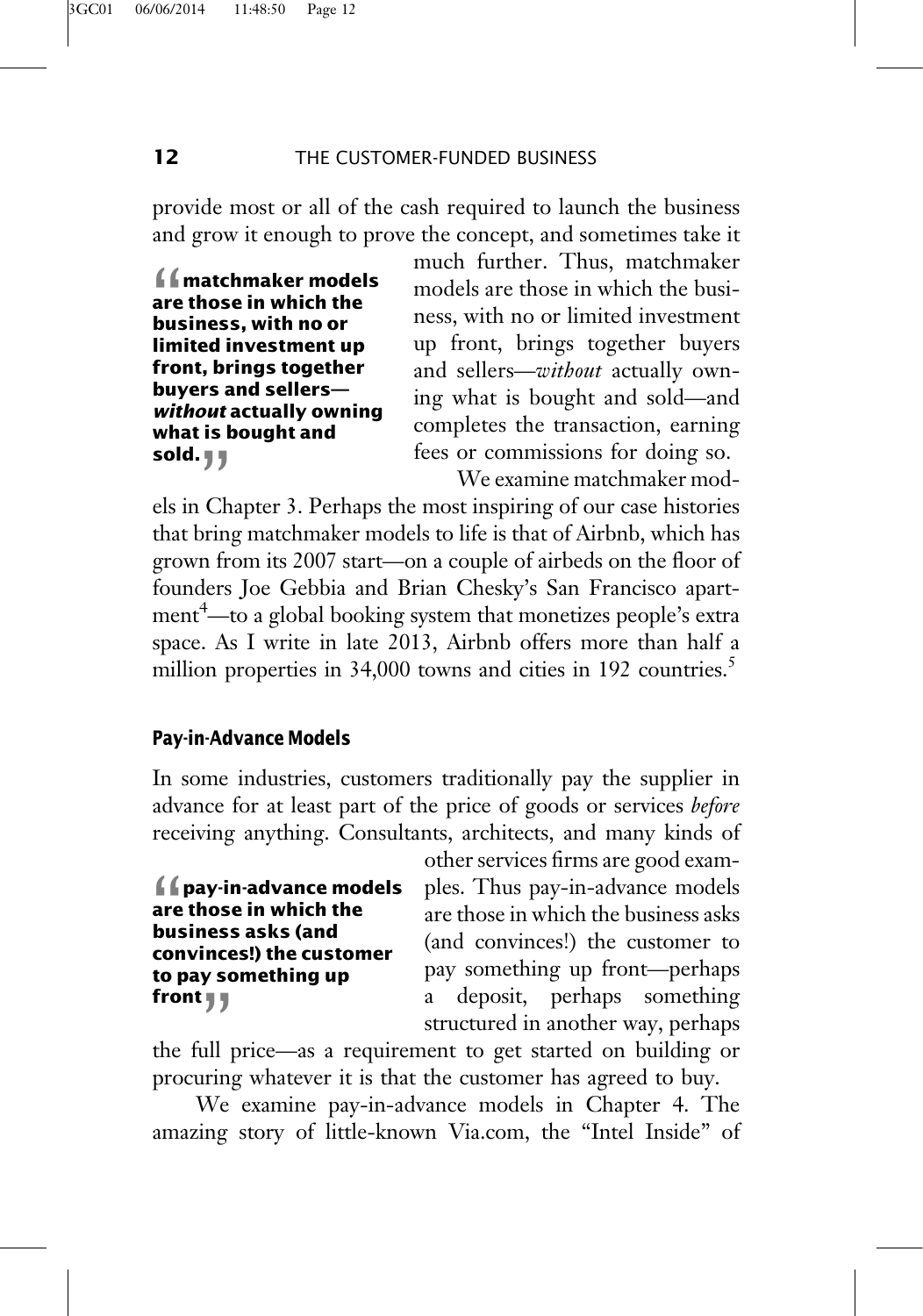the Indian travel industry, shows how a plucky entrepreneur named Vinay Gupta started a business using his customers' deposits and grew it from scratch in 2006 into India's largest travel business by 2013, with more than half a billion dollars in sales.<sup>6</sup> Its pay-in-advance model has served Via, and its travel agent customers, very well!

#### **Subscription Models**

There's nothing new about subscription models, of course, wherein a subscriber pays for something—the *New York Times* or Showtime, for example—and the goods or services are then delivered over an ensuing period of weeks, months, or years. Sometimes the subscription fee is paid entirely up front, as I do with my subscriptions to various periodicals and journals, and sometimes they are paid on a recurring basis—typically the case

with cable TV. Thus subscription models are those in which the customer agrees to buy something that is delivered repeatedly over an extended period of time—perhaps a product, like newspapers or a box of organic veggies delivered weekly straight to your door—or a box of organic veggies delivered<br>weekly straight to your door—or<br>a service like a cable TV subscription or your monthly Netflix fix.

**f** subscription models<br>are those in which the<br>customer agrees to buy **subscription models are those in which the something that is delivered repeatedly over an extended period of**

Or, as we saw in the Ryzex story, even a maintenance contract to make sure Ryzex customers' mobile devices—or our laptops or fridges—will be fixed at no cost if they fail.

We examine subscription models in Chapter 5. Perhaps the closest to home (literally!) of the case histories in the book is that of India's TutorVista, which helps more than 10,000 students per month around the world with their homework in their own homes. Starting with three Indian tutors and an online erasable whiteboard over a VoIP connection in 2005, Krishnan Ganesh built a company that was sold to Pearson PLC, the world's largest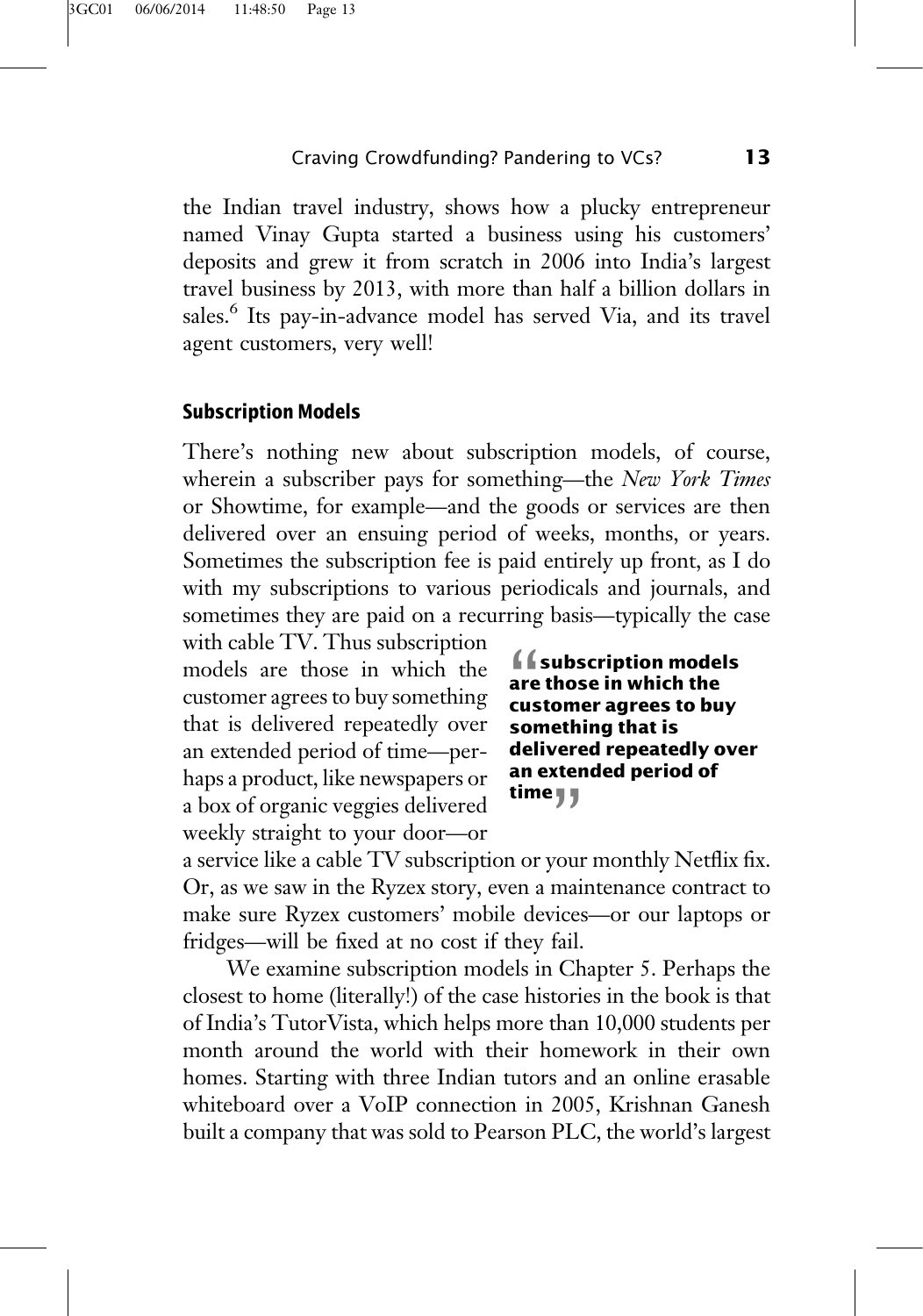education company, at a \$213 million valuation in 2011.<sup>7</sup> From zero to \$200-plus million in six years: a testament to the remarkable value creation potential of companies built on customerfunded foundations.

#### **Scarcity Models**

These days, innovative specialty retailers of various kinds are using scarcity models to achieve rapid inventory turnover that gives them negative working capital: that is, the customers buy the goods before the retailers' vendors are paid. In effect, the retailer

"<br>tho<br>sal **scarcity models are those in which what's for sale is severely restricted by the seller to a limited quantity for a limited time period, with the seller's supplier being paid** *after*

finances its business using your and my money. Thus scarcity models are those in which what's for sale is severely restricted by the seller to a limited quantity for a limited time period, with the seller's supplier being paid *after* the sale is made. When the goods are gone, they're

**the sale is made**  $\blacksquare$ <br>
When the goods are gone, they're<br>
gone, and there will be no more! In scarcity models, the scarcity is<br>
the scarcity is the power of units of the formal for sale typically reflected in both the paucity of units offered for sale, typically with no reorders, and in the brief time period during which those units are available.

We examine scarcity models in Chapter 6. Imagine selling high-fashion but overstocked Parisian apparel that people didn't want and turning the business into one of France's best-known brands. That's exactly what Jacques-Anton Granjon and his founding team did with vente-privee, the originator of the flash sales concept for moving surplus fashion merchandise. Connecting the dots in 2001 between the founders' prior experience of discreetly moving unwanted inventory for high-profile brands, and the Internet's ability to create a virtual store that could move volumes of discounted merchandise without disrupting the brands' carefully honed images, Granjon and his team pioneered a new industry—flash sales—and grew vente-privee into a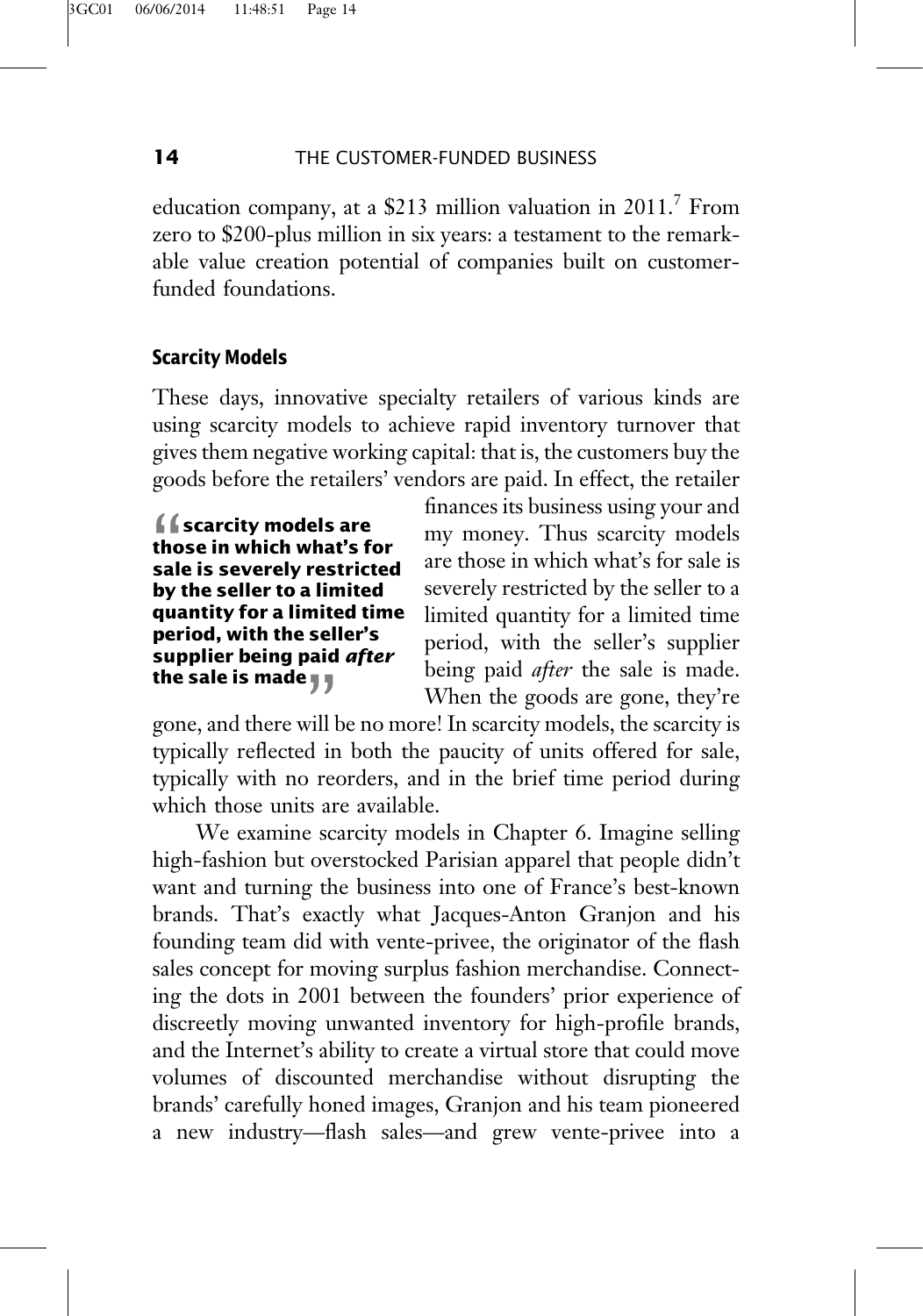business selling more than 200,000 items each day to its more than 18 million members across eight European countries by 2013.<sup>8</sup> Alas, as we shall see in Chapter 6, not all of vente-privee's flash sales imitators have fared very well.

#### **Service-to-Product Models**

At the dawn of the personal-computing age, Bill Gates and Paul Allen won a contract from IBM to provide an operating system for its new personal computer. Their company, Microsoft, also won similar contracts to develop and deliver operating systems for other PC makers as that market exploded in the 1980s. Eventually, Microsoft began delivering software-in-a-box—the now ubiquitous Word, Excel, and other Microsoft products—thereby

transforming its services business into one that shipped "products" that were ready to use. Thus service-to-product models are those in which businesses begin their lives by providing customized services and eventually draw on their accumulated expertise to deliver packaged solutions that stand on their own.

**f** service-to-product<br>models are those in wh<br>businesses begin their<br>lives by providing **service-to-product models are those in which lives by providing customized services and eventually draw on their accumulated expertise to deliver packaged solutions that stand on their own**"

Sometimes the products are delivered in physical containers, sometimes as software-as-a-service (SaaS) digitally downloaded to our PCs, iPads, or mobile phones—ready to be used or consumed by the customer largely without seller support.

We examine service-to-product models in Chapter 7. The story of how Danish entrepreneurs Claus Moseholm and Jimmy Maymann built GoViral into the world's largest distributor of branded video content without *ever* taking a krone of external capital—and then sold the company in 2011 for 500 million Danish kroner (about \$97 million),<sup>9</sup> a feat that took less than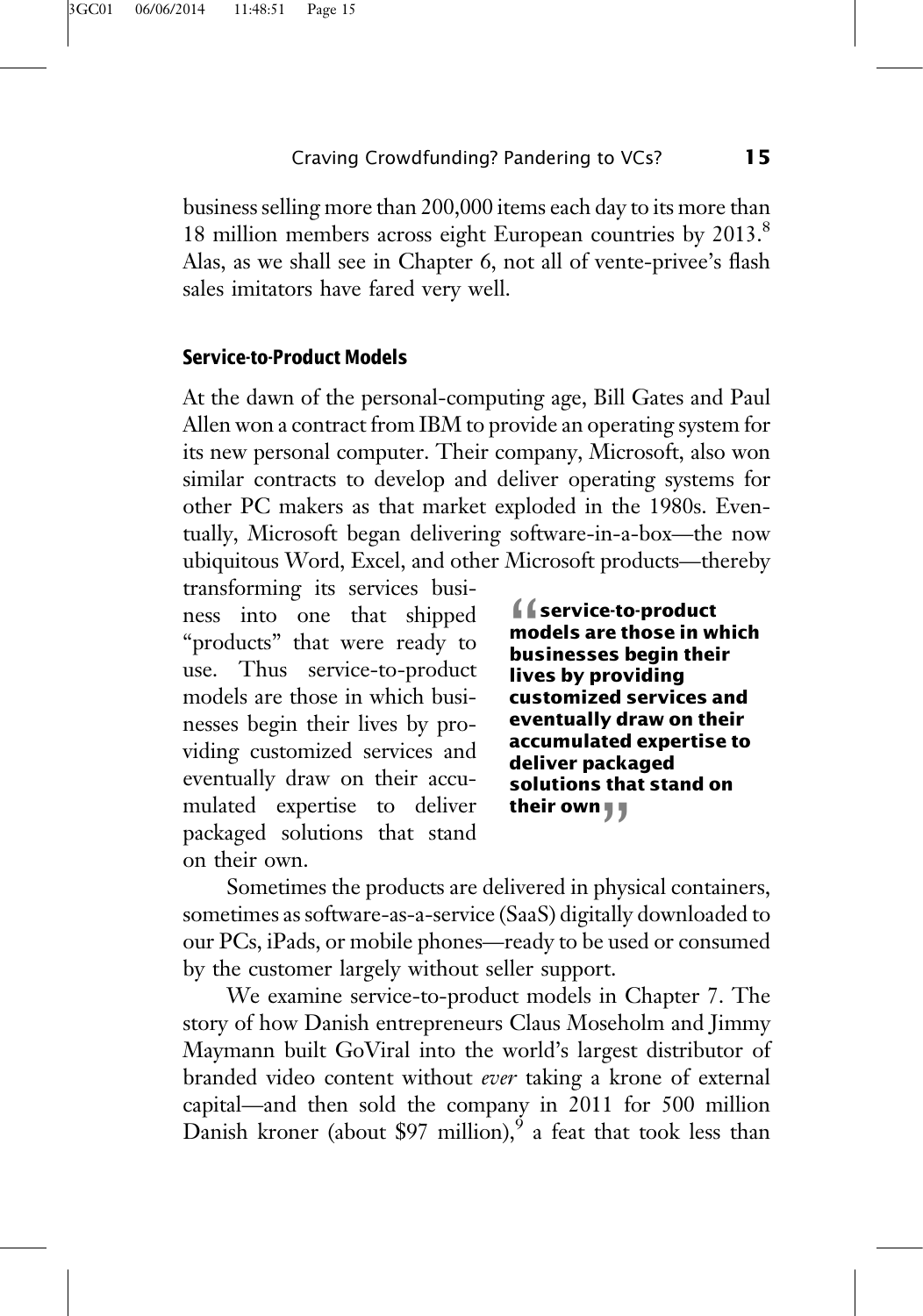eight years—makes Moseholm and Maymann the most inspiring poster children and role models for the potential of customerfunded businesses.

# What Customer-Funded Models Have in Common

Regardless of their type or the eventual size to which they have grown—some incredibly large, some not so large; some successful, others not—our examples of companies using customerfunded models share three attributes:

- They required little or no external capital to get started.
- At founding, most were what in today's entrepreneurial parlance would be called lean startups. For more on how today's lean startup movement and customer funding go hand in hand, see Sidebar 1.2.
- Most of them raised institutional capital eventually, and did so once the concept had been proven.

#### **Sidebar 1.2: Lean Startups—Raising the Bar**

In today's lean startup world, testing one's initial idea in an experimental fashion is the name of the game. Many such early tests involve figuring out whether what is being offered—the search for a minimum viable product (MVP), in lean startup lingo—is what the customer will buy. Applying any of the five customer-funded models raises the lean startup bar. How? It sets the standard not as what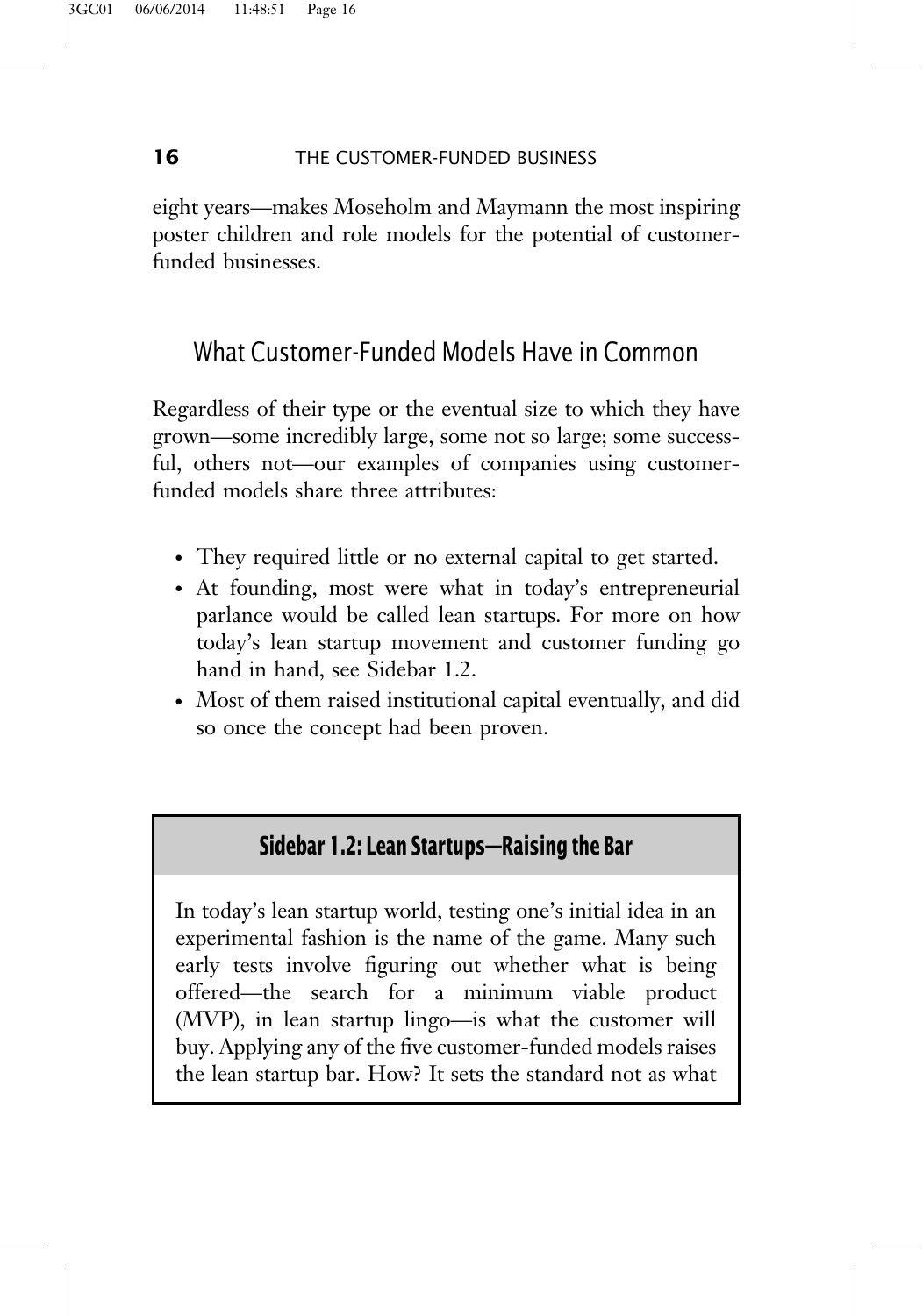the customer *says* he or she or the business will buy, but what they *actually buy and pay for*, typically in advance! Thus, adopting any one of the five customer-funded models from the get-go should be the first option for getting any lean startup underway. When your target customer writes you a check for your MVP or a refinement thereof, you know you are on to something good!

On the flip side, putting entrepreneurial ideas to rest, or altering them earlier—thus failing early, and failing small and moving on to better ideas, is a defining characteristic of many of today's most successful entrepreneurs. If you can't get a customer to pay for your MVP, maybe it's time for a pivot. When a customer drives the pivot, and subsequently pays for what you come back with—in advance, through one of the five customer-funded models—that pivot will have been proven to have made good sense.

Further, we observed that, in almost every case, there was at some point a queue of VCs lined up, eager to invest. Contrast that with the length of the typical queue that early-stage entrepreneurs find at their door: nil. Or, if they're really lucky and some investor shares their vision, one. Unfortunately for the entrepreneur, when there's a queue of one, it's the investor who calls the shots

on the deal. Since the *successful* application of any of the five customer-funded models *always* results in customer traction, there's a far higher likelihood of eventually having a queue of

[1]<br>app<br>five **f** the *successful* **application of any of the five customer-funded models** *always* **results in customer traction**  $\blacksquare$ 

VCs at your door if, at some point, you decide to raise capital to grow your then-proven venture faster.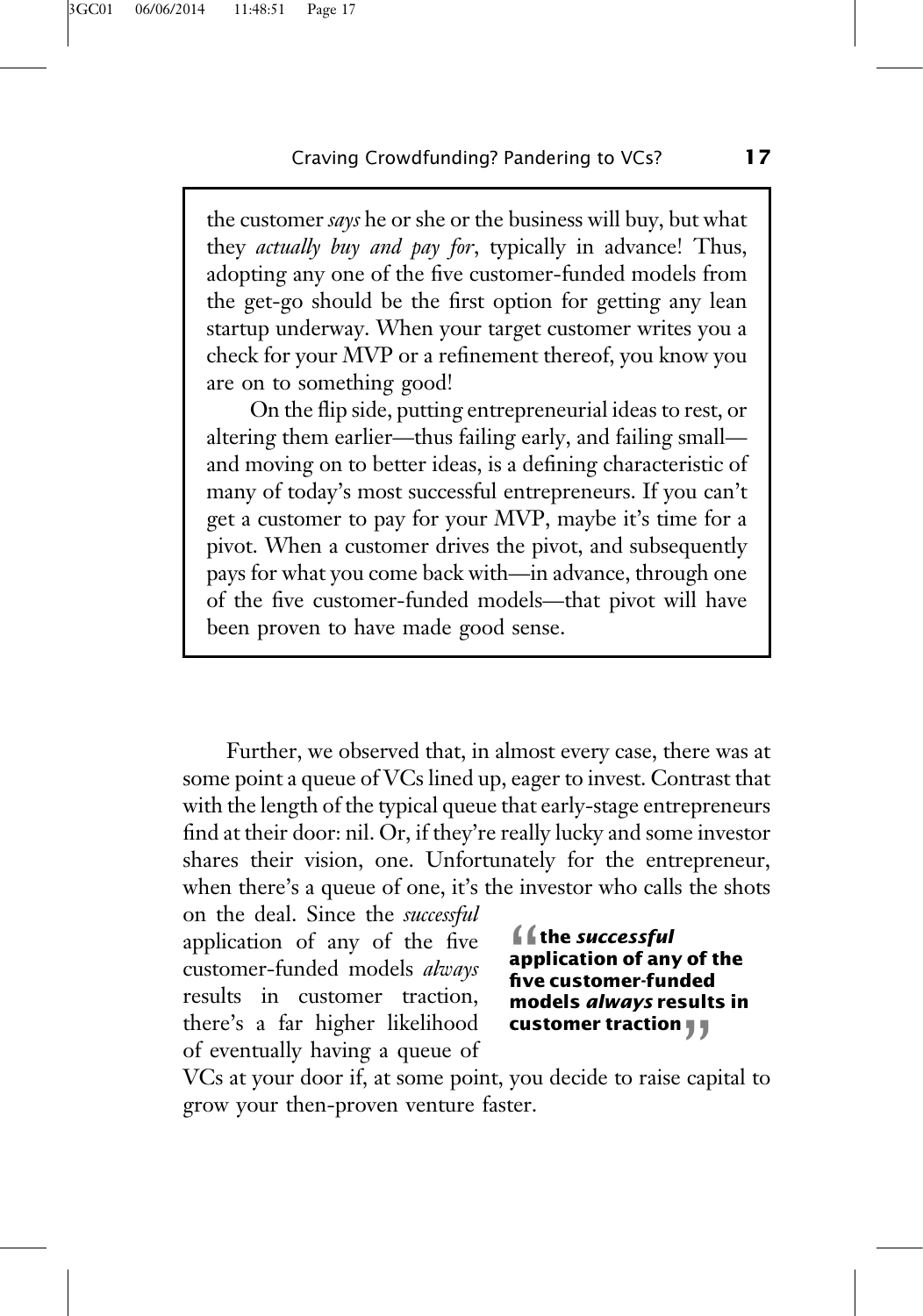# Craving Crowdfunding? What This Book Is—and What It's Not

First, this book isn't about how to "bootstrap" your business, a topic on which much has been written.<sup>10</sup> Bootstrapping generally connotes making do with less—sales and marketing on a shoestring, being thrifty, borrowing or sharing instead of buying, and the like, though some bootstrapping proponents also emphasize the sorts of customer-funded financing strategies that are much more fully developed in this book.<sup>11</sup> Bootstrapping principles, when they coexist alongside the use of customer-funded models, can be important contributors to enabling an entrepreneurial venture to proceed a long way down the road before raising capital. But, as bootstrapping is well covered elsewhere, you won't find these principles addressed here.

Second, there's Kickstarter, plus Indiegogo and the rest of the 138 crowdfunding websites up and running, in the United States alone, in 2012, not to mention their imitators springing up all over the world.<sup>12</sup> This book isn't about crowdfunding, either, though that phenomenon is an example—the tip of a much larger iceberg, if you like—of one kind of customer-funded model that this book explores, including that of the now-defunct Pro-Founder, whose unfortunate case history is told in Chapter 3. If you are craving crowdfunding, there's no shortage of books on that topic, too.

"Why doesn't this book address crowdfunding?" you may ask. After all, by mid-2012, more than 50,000 projects had been

# **"**<br>add<br>add **Why doesn't this book address crowdfunding?**"

listed on Kickstarter alone, of which something like half had reached their (typically very modest) fundraising goals, and by

early 2014 Kickstarter passed the \$1 billion milestone in amounts pledged.<sup>13</sup> One Kickstarter-funded project, the film *Inocente*, won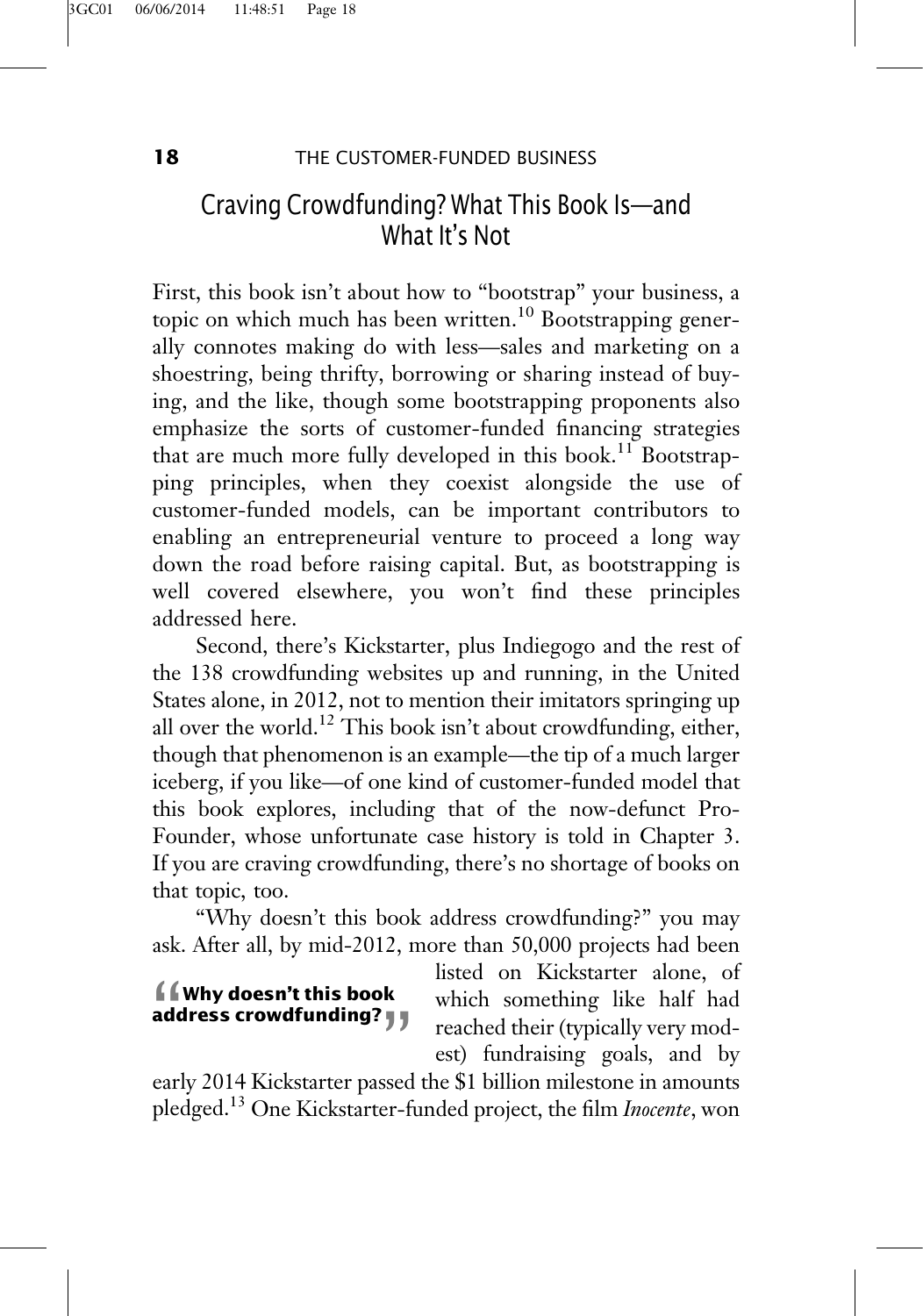an Academy Award in 2013.<sup>14</sup> Even crowdfunding failures deliver value to their proponents, argues Ben Redford of the Londonbased design agency Mint Digital. If a project fails to reach its funding goal, that's "brilliant," he says, "because I (or he or she) didn't make something that nobody wants."<sup>15</sup>

On average, though, crowdfunding projects, many of which have more to do with artistic or cultural projects than for-profit businesses with growth potential, have raised very modest sums. On Kickstarter only 30 had raised more than \$1 million as of mid-2012. Says Kickstarter co-founder Yancey Strickler, "The typical project raises five grand and is supported by 85 people." <sup>16</sup> Evidence from research firm Massolution provides additional and wider evidence of the very modest sums typically raised: more than 1 million campaigns have generated some \$2.7 billion in funding to date, an average of less than \$2,700 per campaign.<sup>17</sup>

Generating these modest outcomes takes lots of work. Crowdfunding projects that do well often have prototypes already developed, typically use professionally produced videos, and usually bring their own "crowds"—the proverbial friends, family and fools (or followers)—who, perhaps with their extended networks, actually contribute most of the funds. According to crowdfunding author Dan Marom, "The entrepreneur herself attracts most of the investment by mobilizing her own social network. That is, the pool of backers is not predominantly provided by the platform."<sup>18</sup> Indeed, data from Kickstarter suggest that, of those who invest in Kickstarter projects, some 85 percent do so only once.<sup>19</sup> Of course, launching a crowdfunding campaign is only the beginning. Savvy proponents then update their backers regularly with progress reports. For an example of an equity-based crowdfunding project that worked, at the time setting a European record for a crowdfunding campaign for a pure startup, see Sidebar 1.3.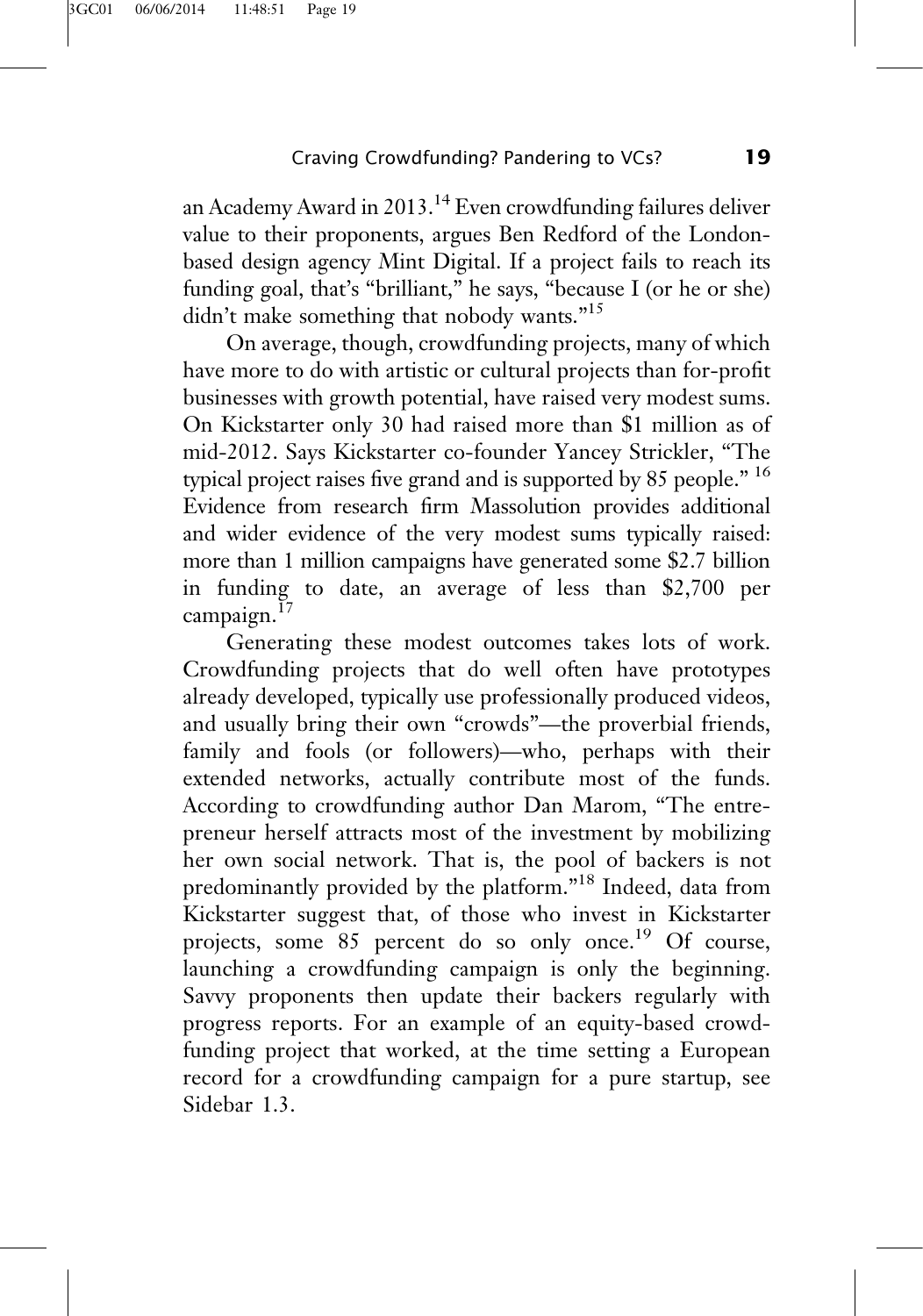#### **Sidebar 1.3: Pizza Rossa—A Crowdfunding Campaign That Worked**

Corrado Accardi was tired: tired of angel investors asking for too much of his company and tired of too many onerous terms. "First they say they love you. Then they tell you the terms," he recalls. His banker also wanted onerous terms: the Accardis' home as collateral, not exactly what Accardi's wife, Tiziana, not to mention Accardi himself, had in mind.

Fortunately, Accardi had already secured commitments of £200,000 from a varied collection of family and friends for his proposed London takeaway pizza concept, Pizza Rossa, but he needed £280,000 to get started. Ideally, he hoped to raise £430,000 to enable him to roll out the first two of a dozen planned outlets—plus a commercial kitchen to support them—across central London. He wondered whether crowdfunding might be the answer to raising the rest of the funds he required.

By studying the campaigns of other businesses that had met their crowdfunding targets, he observed some patterns from which he thought he could learn:

- Nearly every campaign that reached at least 35 percent of its target was eventually successful in reaching the 100 percent mark. "I'm already past 40 percent of my £430K goal," he figured. "I can bring my own crowd!"
- There was more activity on weekends than on weekdays.
- Every campaign was marked by spurts of activity, followed by lulls. "Momentum seems to matter," he observed. "Can I use my existing commitments judiciously to ensure that my momentum picks up whenever it starts to die away?"

Accardi launched his campaign on London's Crowdcube with a professionally produced video on a Friday,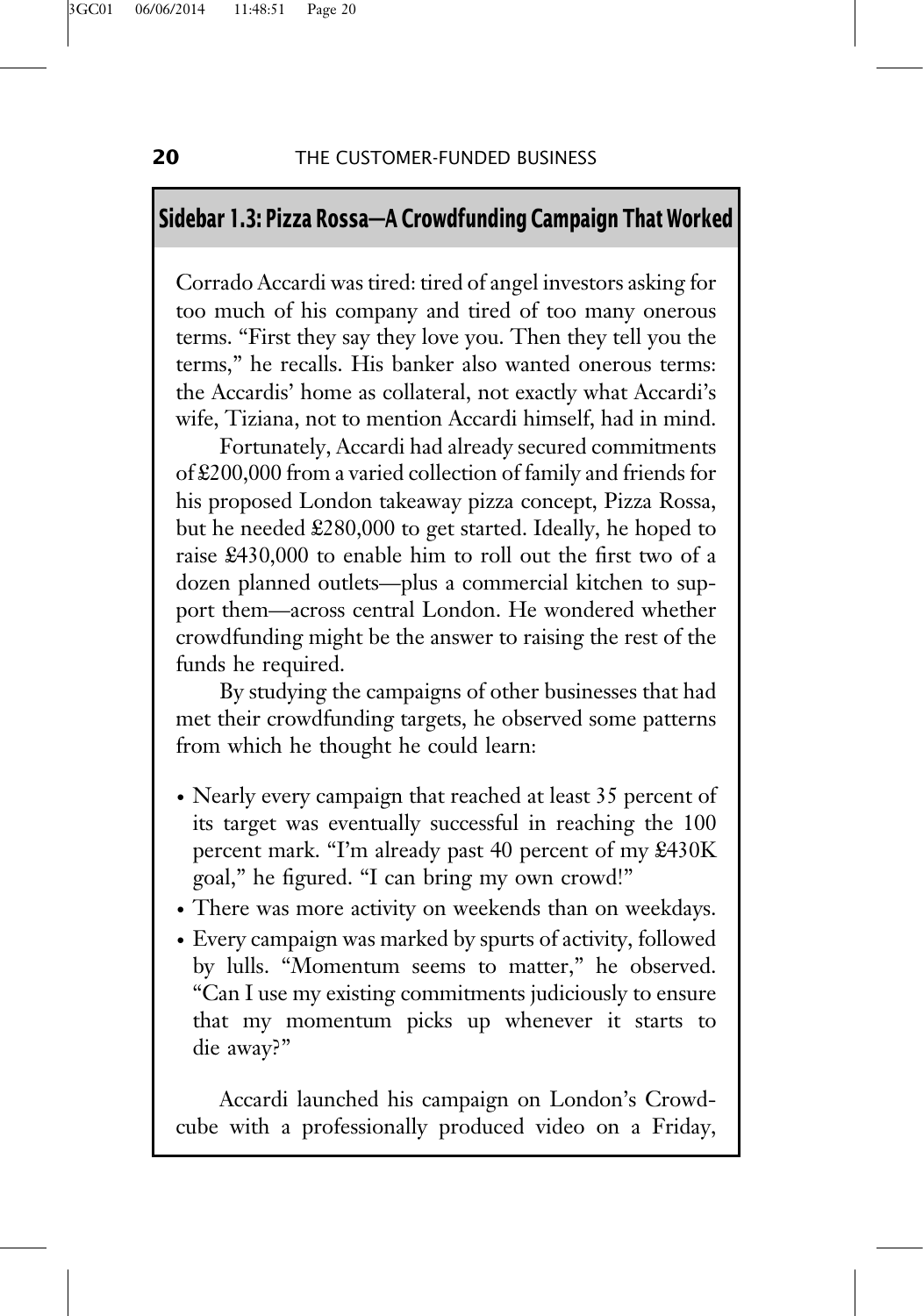inviting *some* of his friends and family—but not all, holding back others for managing momentum as his campaign settled in—to give his campaign a good start. By the end of the first weekend, his campaign had logged 27 investors and £152,000 in commitments. When things then went quiet early in the week, he called a few of his pre-committed investors, saying, "It would be great if you could invest NOW!"

After 18 days Accardi had reached his minimum figure of £280,000, but he wanted more. An overseas investor wanting to invest over £100,000 approached him, seeking better terms, plus franchise rights to Brazil. After a tasting session in London, the deal was sealed, with the better terms (but not the rights to Brazil!) then offered retroactively to all the earlier investors. At £380,000, Accardi was nearly there. As the campaign approached its target, he contacted everyone who had inquired: "You'd better invest now, or we'll be sold out!" In the final four hours of the campaign on day 19, he raised £150,000. His campaign—raising the most money ever in the UK for a crowdfunded startup—attracted some 12,000 views, from which 122 individuals invested, including Accardi's original investors. When crowdfunding is managed adroitly, it can be a good way to go!

*Source*: Corrado Accardi, interview with the author, November 20, 2013.

So why does this book give only modest attention to this fastgrowing and possibly lucrative phenomenon? "While Kickstarter has helped people make things, everything else still needs to be figured out," observes Yves Behar, founder of the design consultancy Fuseproject in San Francisco.<sup>20</sup> Indeed, adds Brady Forrest, who runs a startup accelerator in San Francisco, "There is a big difference between being a product and being a company."<sup>21</sup> There's the rub.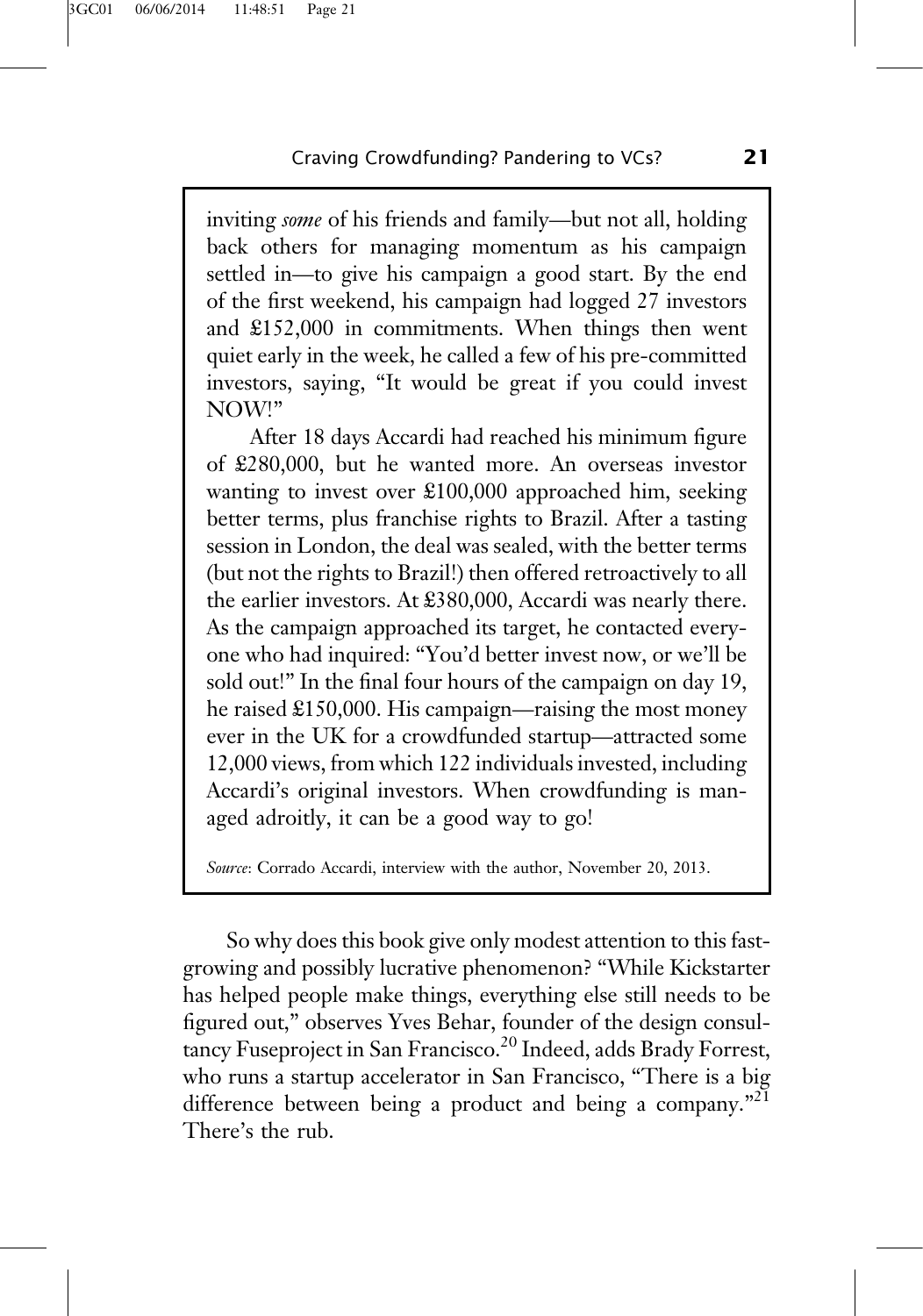This book is concerned with creating and building fastgrowing companies through the use of customer-funded models. While a successful crowdfunding campaign—like Corrado Accardi's Crowdcube campaign in the UK—can mitigate some of the drawbacks of raising capital too early, customer traction from the crowd lacks both the credibility and repeatability of customer traction from those whose problems your business will actually solve going forward. Crowdfunded money from your family and friends—and, if you are lucky, their networks—is often provided for quite a different reason than the fundamentals of the idea: They love you, but real customers may not! As I write in late 2013, Accardi does not yet really know whether Londoners will buy the pizza that Pizza Rossa eventually offers, so consumer response to his business, though not his fund-raising prowess, remains an open question. As we'll see in the captivating case histories that comprise the heart of this book, developing and systematically applying customer-funded models involves much more than raising funds, and brings benefits that far exceed what crowdfunded money typically brings.

Thus the jury on crowdfunding is still out. It remains to be seen whether the phenomenon will evolve into an enduring way to raise startup equity or debt, in addition to its role in raising donations or other money in return for in-kind benefits—a Tshirt, a beta version of the proposed product, or whatever—given to contributors. Such offers are where most of the crowdfunding activity has focused to date. Despite supportive legislation in the United States—President Barack Obama's JOBS Act—in 2012, and Accardi's UK success notwithstanding, regulators in most countries have yet to figure out how to make equity-based crowdfunding a reality on a large scale.<sup>22</sup>

**f** We think that you<br>shouldn't start with the<br>assumption that you need<br>to valse moneyy **We think that you shouldn't start with the** to raise money.  $\blacksquare$ 

So if *The Customer-Funded Business* isn't about bootstrapping or crowdfunding, what is its purpose? As TechStars co-founders and authors David Cohen and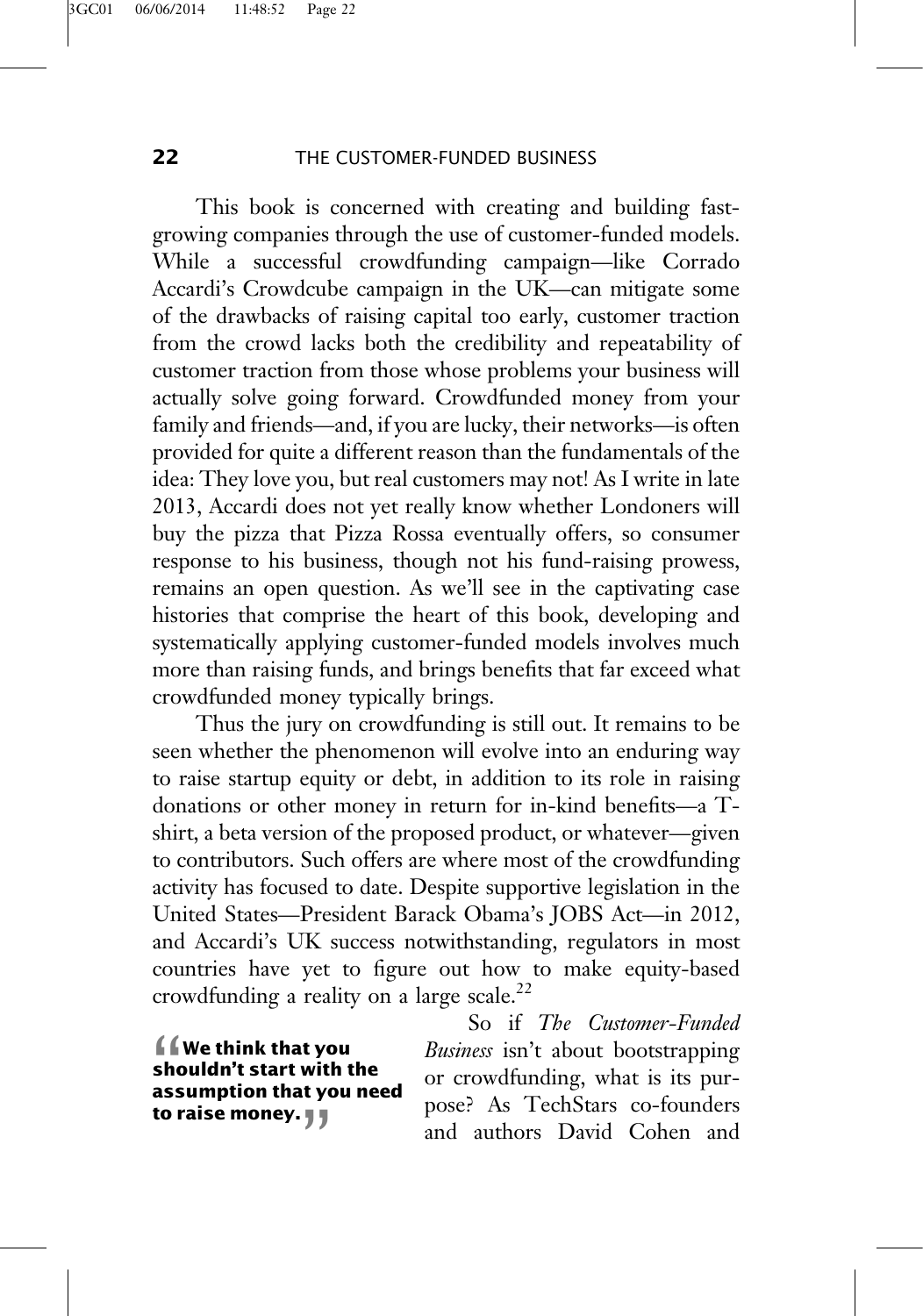Brad Feld observe, "We think that you shouldn't start with the assumption that you need to raise money . . . Huge companies have been created with little or no outside investment."<sup>23</sup> "Okay, that's easy for Brad Feld or David Cohen to say, or for Bill Gates or Michael Dell to do," you might be muttering to yourself. "But how might I do it for *my* company?" This book's purpose is to provide the answer: five customer-funded models that inventive, creative, and motivated entrepreneurs in raw startups or executives in established companies can put to use to start, finance, or grow their companies and thereby satisfy their dreams.

# Raising Capital Too Early: The Drawbacks Explained

In the first portion of this chapter, I touched on some of the reasons why raising capital too early is, in my view, an exceedingly bad idea.

# ((<br>is, i<br>exc **raising capital too early is, in my view, an exceedingly bad idea ¶ ¶**<br>drawbacks of doing so, jus

Here I'd like to dig deeper into the drawbacks of doing so, just to be certain the point is driven home. It's an important issue for the entrepreneur *and* for prospective investors because these days, people starting new ventures, whether inside large companies or in their garages, often assume that the first thing they must do is raise capital to fund their startup. "A great idea plus some capital and, voilà! We (and our investors) will soon be rich!" Or so they believe. But there's something wrong with this picture that the Vermas and Ryzex's Rud Browne intuitively understood.

As you can see in Table 1.2, there are significant drawbacks to raising capital too early (or ever, for some!).

- Raising capital demands a lot of time and energy, distracting entrepreneurs from building the actual business.
- Raising capital too early means pitching the merit of the business idea to potential investors, rather than proving its merit among customers in the marketplace.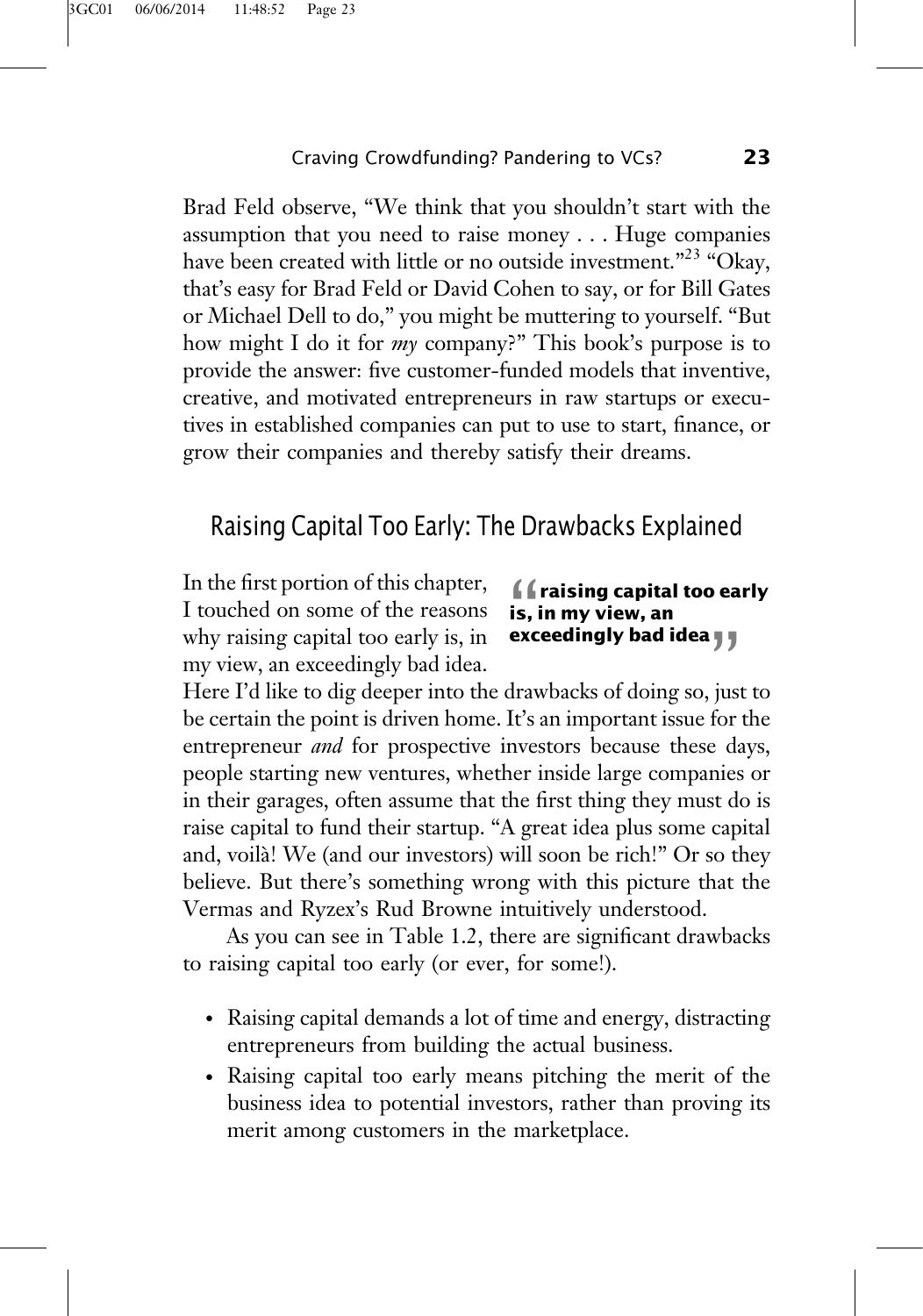### **TABLE 1.2** Some Drawbacks of Attempting to Raise Capital Too Early

| A distraction                 | Raising capital often requires full-time<br>concentration, but so does starting an<br>entrepreneurial business. One or the other will<br>suffer when investment capital is sought. Why<br>not raise money later when the business is less<br>fragile?                                                         |
|-------------------------------|---------------------------------------------------------------------------------------------------------------------------------------------------------------------------------------------------------------------------------------------------------------------------------------------------------------|
| Pitching vs.<br>proving merit | Nascent entrepreneurial ideas, however<br>promising, always raise numerous questions.<br><i>Proving</i> the merit of your idea (to yourself and<br>to others), based on accumulated evidence and<br>customer traction, is much more convincing<br>than using your own wisdom and charm to<br>pitch its merit. |
| Risk                          | The further you progress in developing your<br>business, the lower the risk, as early<br>uncertainties become more certain. Less risk<br>translates into a higher valuation and a higher<br>stake for the founding team.                                                                                      |
| Baggage                       | The terms and conditions attached to<br>institutional capital are (for good reason)<br>onerous, as investors seek to protect<br>themselves from downside risk. The further<br>along the path, the less onerous the baggage.                                                                                   |
| Difficulty                    | Raising capital, even in the best of times for the<br>best of ventures, is a difficult task! Why make it<br>even harder by trying to do it too early?                                                                                                                                                         |

- Raising capital early leaves the founder with a lower ownership stake, since most risks and unknowns are still unresolved. In return for their capital, investors require significant stakes in businesses whose future is highly uncertain.
- Raising capital early brings lots of baggage: tough terms and conditions that investors rightly require to offset the risks they take by backing the venture.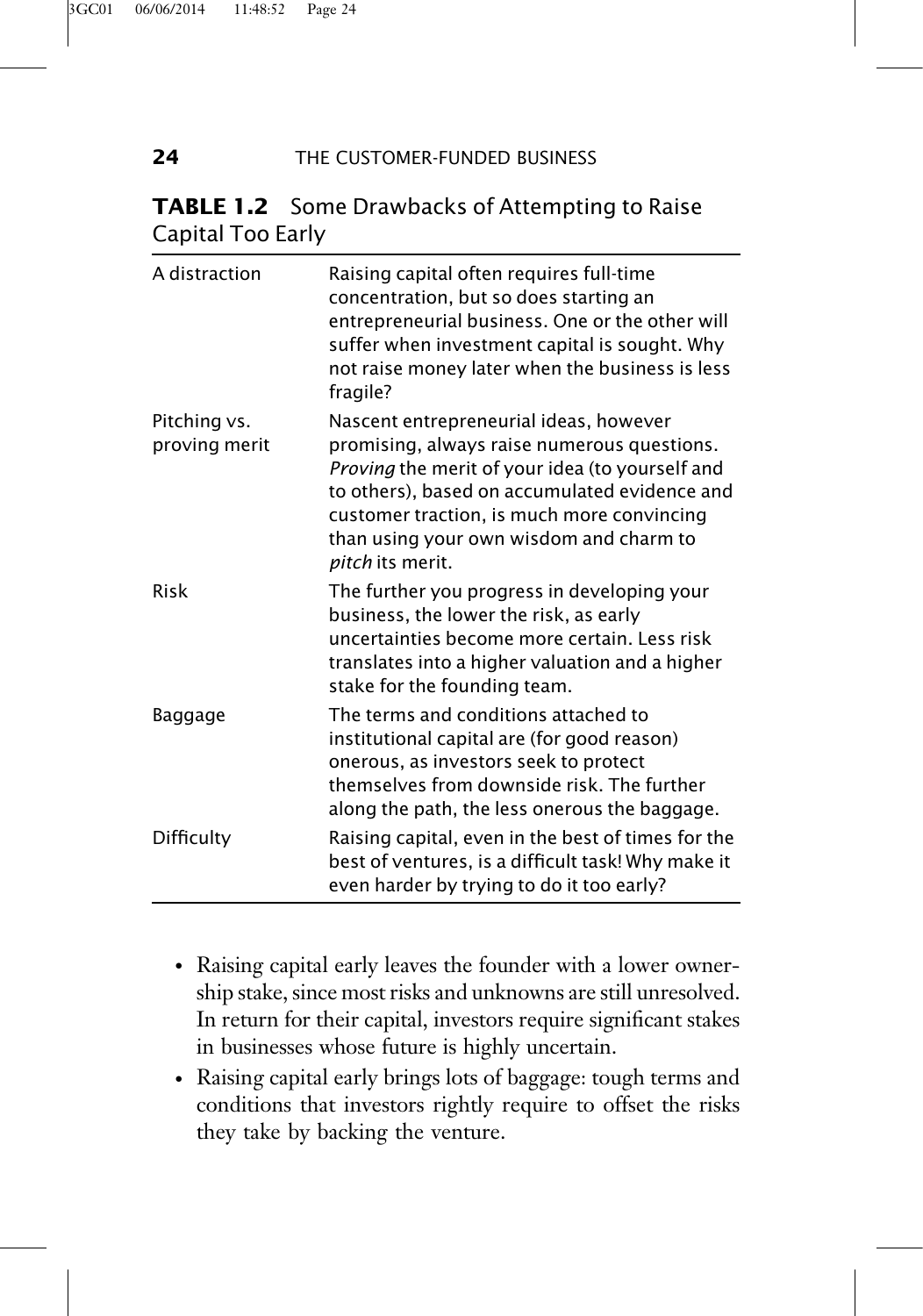• Raising capital is almost always very difficult, and may not even be possible, particularly under difficult economic conditions!

# An Even Bigger Drawback: Bad Odds!

There's another reason—a more dramatic one—why raising venture capital for a startup is not such a good idea. It is graphically shown in Figure 1.1. Angel investors, please note!

Lerner's graph shows the returns generated from virtually *all* American venture capital funds from the beginning of time through 2011. He's plotted the return of each fund in order, from best to worst. Those delivering the best returns are at the upper left-hand end of the graph (north of 700% return on the funds invested!), and those delivering the worst returns are at the lower right-hand end (the worst of them lost 100%—yes, *all—*of their investors' funds!). This graph tells us some things



Returns from inception to 12/31/11

**FIGURE 1.1** Historical U.S. Venture Fund Returns

*Source:* Josh Lerner analysis of Thomson/Reuters VentureXpert data.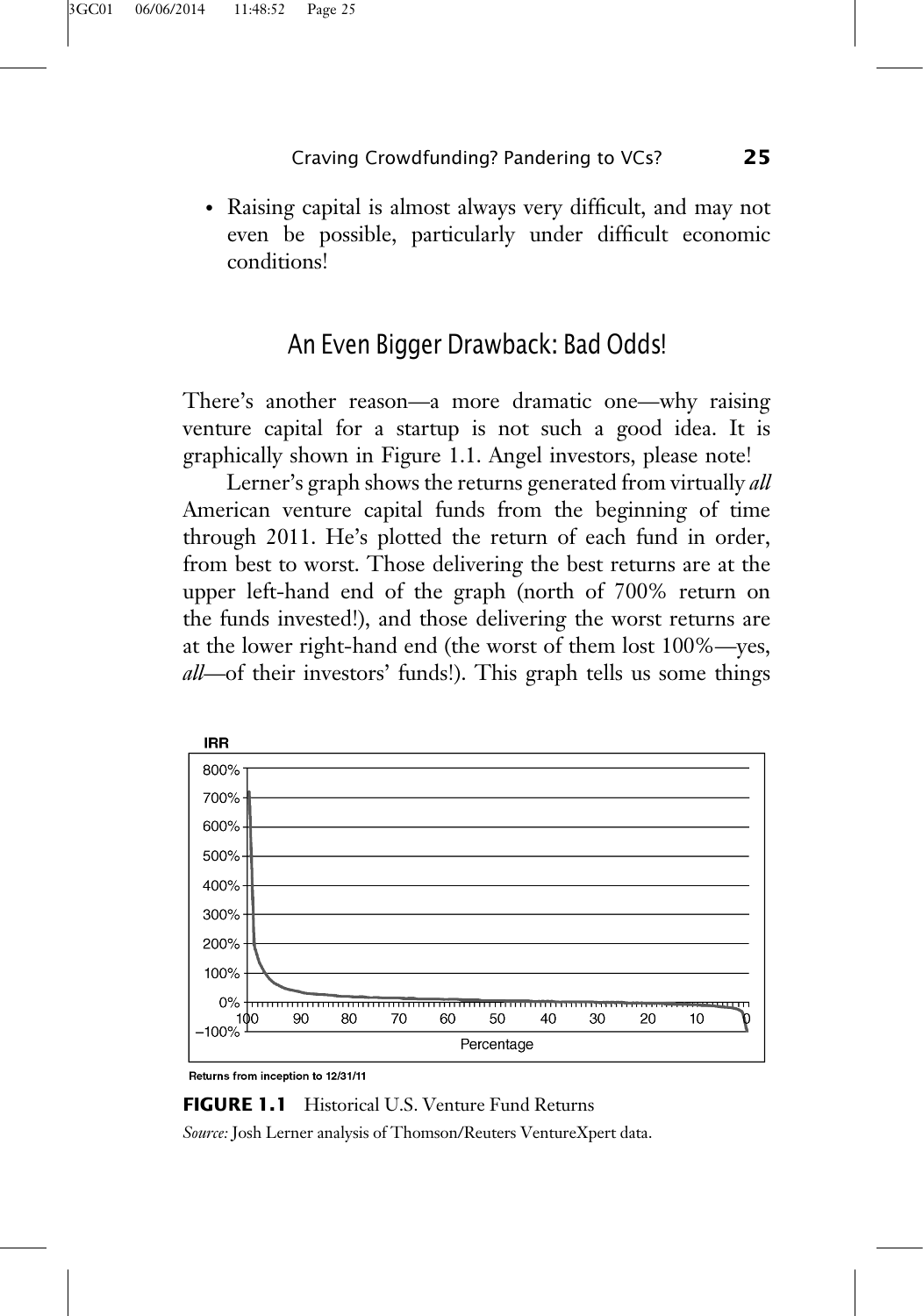that should be of considerable interest to those considering venture capital to fund their business:

 $'$   $\leq$ <br> $\leq$ <br> $\leq$ <br> $\leq$ <br> $\leq$ <br> $\leq$ <br> $\leq$ **This graph tells us some things that should be of considerable interest to those considering venture capital to fund their business.**"

• Do most VCs deliver good returns? No! About threequarters of VC funds (the left and center portions of the curve, where the line sits above the zero return line) deliver *at*

*least some* return, but more than half (those in the midsection of the curve) deliver no better than low single-digit returns; many others (those at the far-right end of the curve) lose some or all of their investors' money.

- What portion of VC funds deliver decent returns? It depends on what one thinks of as "decent," of course, but let's say an annual return (internal rate of return, or IRR) in excess of 30 percent on the investors' capital is decent, given the risky nature of VC investing and the typical 10-year period for which investors' funds are committed. Only 10 percent of all funds deliver returns that are that good or better (the far-left portion of the curve). The other 90 percent don't. Lower the bar to a 20 percent IRR threshold, and only about 20 percent of all funds deliver. Lower the threshold to a 10 percent return, and still, fewer than half of all funds meet the test. Why not? There are many reasons why most VC funds deliver poor returns, but among them are these:
	- Many VCs have never themselves built an entrepreneurial business or learned to deal with the entrepreneur's inevitable challenges. Despite their best intentions, they don't really know how to help an entrepreneurial venture succeed.
	- Some lack the depth and breadth of networks that can be genuinely helpful in building a business.
	- Some tend to pour too much money into a still unproven Plan A, in a race to "get big fast" (as we'll see in Chapter 6).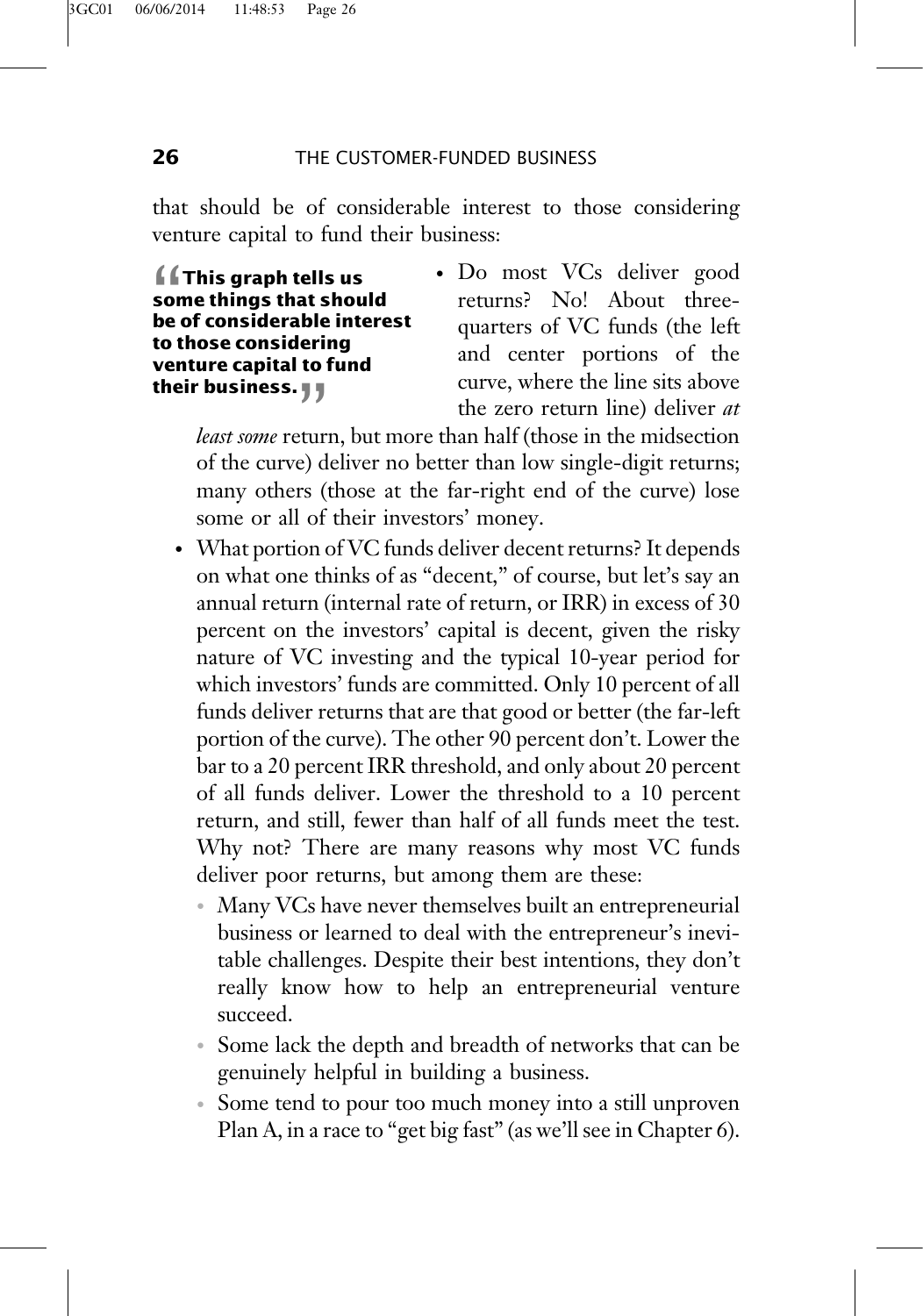- Some are like lemmings, following one another into the latest investment fad (as we'll see in Chapter 5). The latecomers often get burned.
- More fundamentally, it's really difficult to generate attractive returns by investing in entrepreneurial companies. Lest we forget, most entrepreneurs don't do so, either!

What do you get from VCs alongside their money? "Advice," of course. How good do you expect that advice will be from those managing the funds occupying the middle and right-hand end of Lerner's curve? Given their not-very-good performance at managing their funds—which derives directly from the performance of the portfolio companies in which those funds were invested you would be forgiven if you wondered just how good their advice is likely to be. Unfortunately, the terms under which they'll invest in your company means you likely will have to follow their "advice."

There's one more fact that Lerner's graph does not show, and it's important, too. In the typical *successful* fund, the ones at the upper-left end of the curve, only 1 or 2 in 10 of the portfolio companies—the Googles and Facebooks and Twitters of the world—will actually have delivered attractive, sometimes stunning, returns. A few more portfolio companies may have paid back some or all of their invested capital, but the rest—as many as half of the companies, in a typical successful fund, and perhaps all of them in the funds toward the right end of Lerner's curve—are wipeouts. In the VC game, the few winners pay for the losses of the rest. Facebook alone accounted for more than 35 percent of the total VC exit value in the United States in  $2012<sup>24</sup>$  Thus, of the promising entrepreneurial *companies* that successfully raise venture capital, only a precious few actually deliver successful performance. Are these the kind of odds with which you'd like to play? Maybe there's a better game that has better odds: the customer-funded rather than the VC-funded game.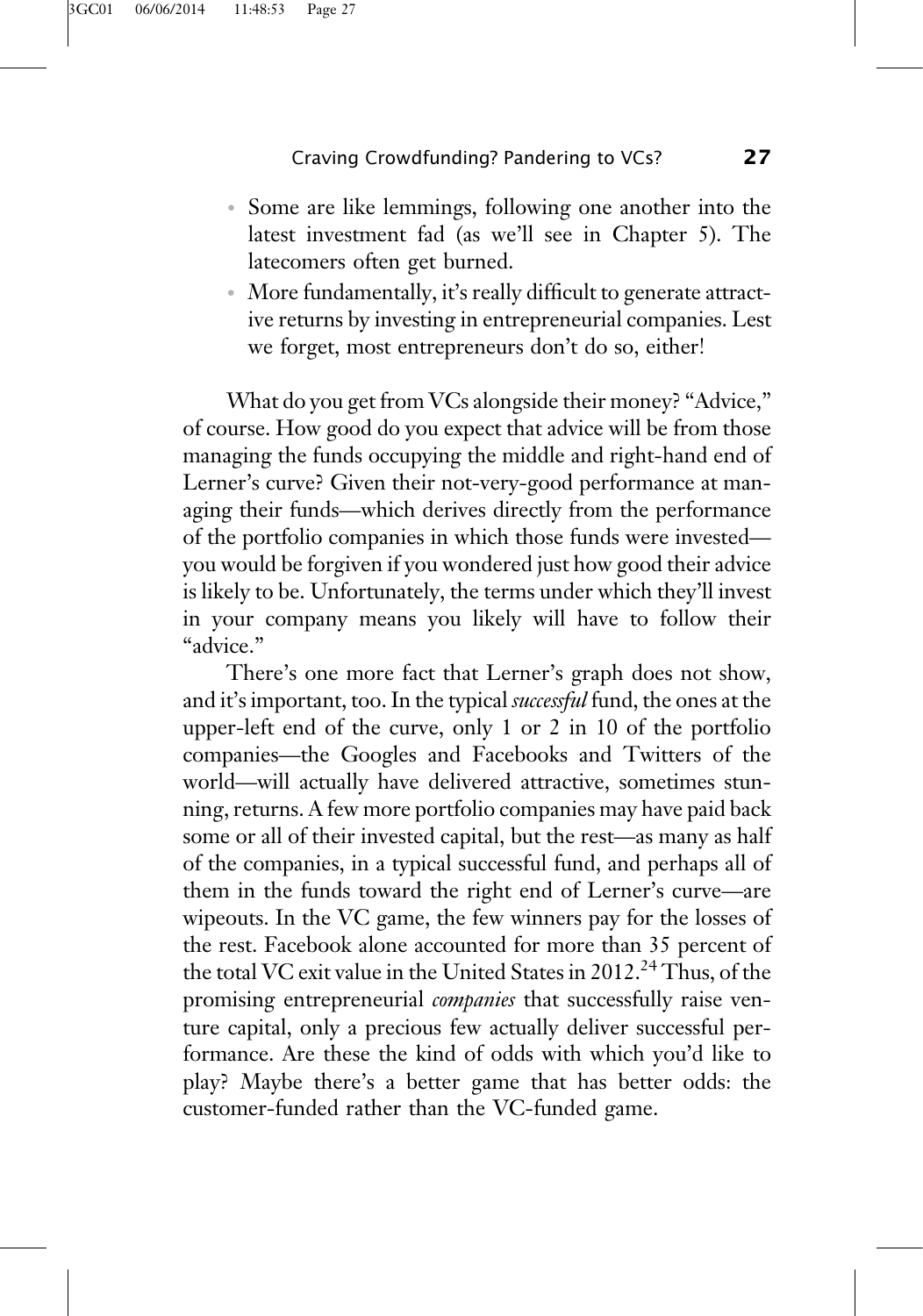If you are a business angel reading this chapter, Lerner's graph should give you reason to pause. "Are angels' returns

### "<br>Ang<br>Ler<br>" **If you are a business angel reading this chapter, Lerner's graph should give**

equally skewed?" you may wonder. There's been no comprehensive analysis to answer this question, unfortunately. But I expect the answer is a resounding

**you reason to pause.**<br> **y** question, unfortunately. But I<br>
"Yes," and perhaps even more so. Your task, then, as an investor, is simple, in concept. Just find your way to the upper-left end of the curve. Easy to say, but difficult to do!

I believe one way to do so, though, is to focus your investment activities on businesses with customer-funded models or to convince those who seek your capital (and your advice!) to employ such models. After all, investing your money in companies with demonstrated customer traction is much less risky than investing in the bearer of a 40-page business plan and some slick PowerPoint slides! The magic of traction is no secret, of course. But you and your fellow business angels, together with the growing number of incubators and accelerators, can be among the most important actors in driving change—away from investors as the entrepreneur's first port of call, and toward the customer and the funding he or she provides.

# So, Why Now? Is a Customer-Funded Revolution at Hand?

Let's be candid. Raising capital, even in the best of times, isn't easy, and recent years have not been the best of times for entrepreneurs to raise capital. Venture capital funds have been shutting their doors right and left, which should come as no surprise to those at the far right-hand end of Josh Lerner's curve (see Figure 1.1). In 2011, U.S. venture capital investments into portfolio companies were off by more than 70 percent from their 2000 peak, just before the dot-com bubble burst. $25$ 

Capital flows *into* VC are off sharply, too, having fallen practically everywhere, with the underlying investors, the VCs'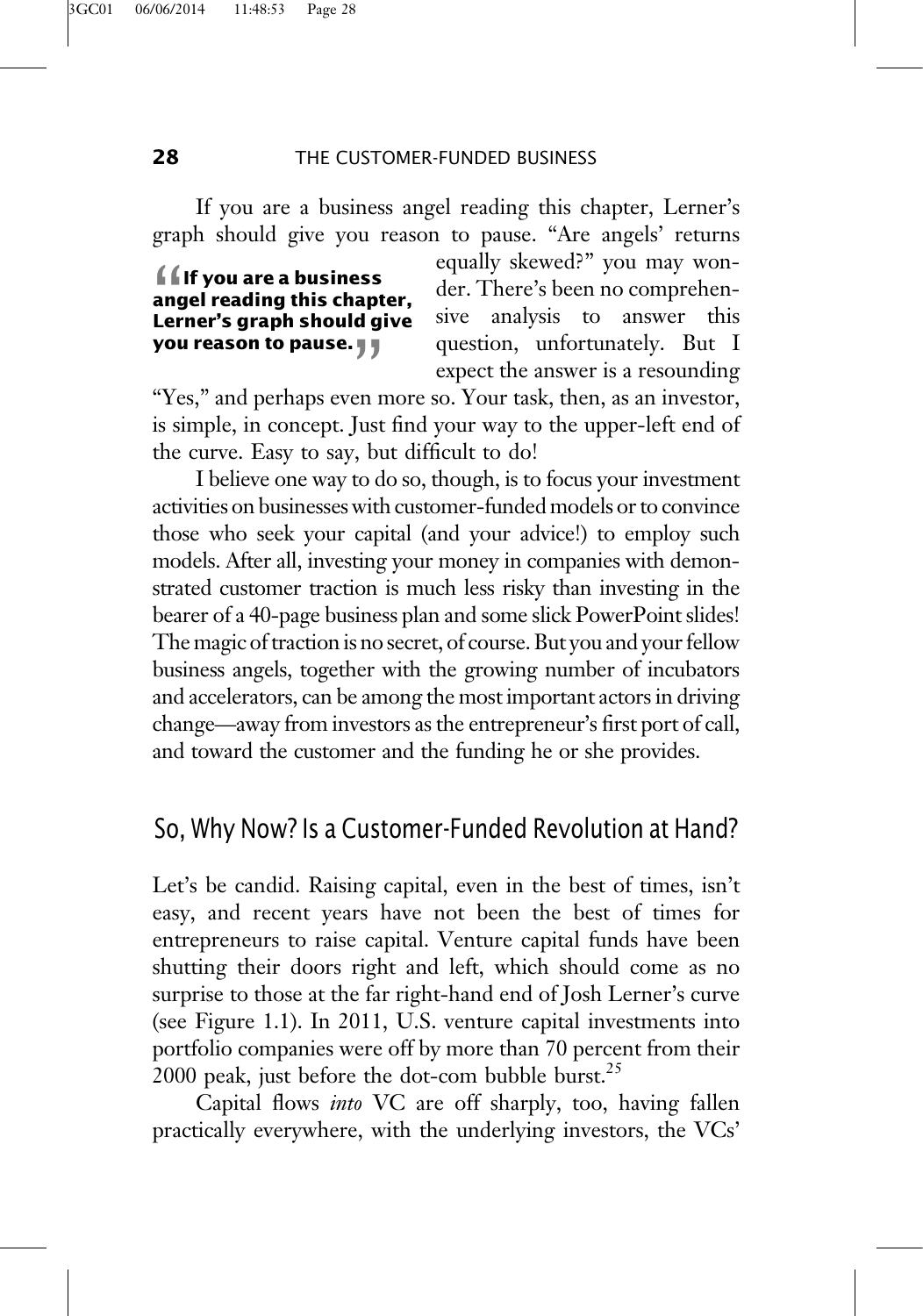limited partners, having cut their allocations to the VC asset class by half during the global financial crisis of 2008–2009.<sup>26</sup> Sadly, for VCs and for entrepreneurs seeking capital, things have not changed. As London-based Dawn Capital's managing partner Haakon Overli noted in mid-2013, "There is simply less money around as some funds are coming to the end of their investment periods, and fewer managers are closing fresh funds."<sup>27</sup> The number of active VC firms in the United States has fallen from nearly 1,000 in 2000 to about 450 in 2007 and fewer than 300 in 2013.<sup>28</sup>

Governments, too, are broke, so in many places government funds to support startups are scarce and getting scarcer. Even the proverbial 3Fs—family, friends, and fools—have less money to invest in their loved ones' startups, because they, too, have been broke or overleveraged since the global financial crisis came calling.

Last, according to Dealogic, just one in six initial public offerings (IPOs) in 2013 were technology companies, making it the tech industry's second-worst showing in 20 years. In 1999, at the height of the 1990s technology boom, some 69 percent of IPOs were tech or Internet companies.<sup>29</sup> VCs are hoping that Twitter's successful IPO in 2013 will lead to a turnaround. Time will tell.

So if you need cash for your next venture—whether within an established company or for a venture you are hatching in your garage—I suggest you spend your time on your customers and your business, rather than on raising capital. Once you get customer traction, more capital is likely to follow, if you want

it and need it. As we'll see in Chapters 3 through 7, many of our exemplar companies eventually raised significant institutional capital. But that's the point.

**f** many of our exemplar<br>companies eventually<br>raised significant<br>institutional conital as **companies eventually raised significant institutional capital.**  $\blacksquare$ 

Counterintuitively, by waiting to raise capital until proof points had been achieved—the magic of customer traction—raising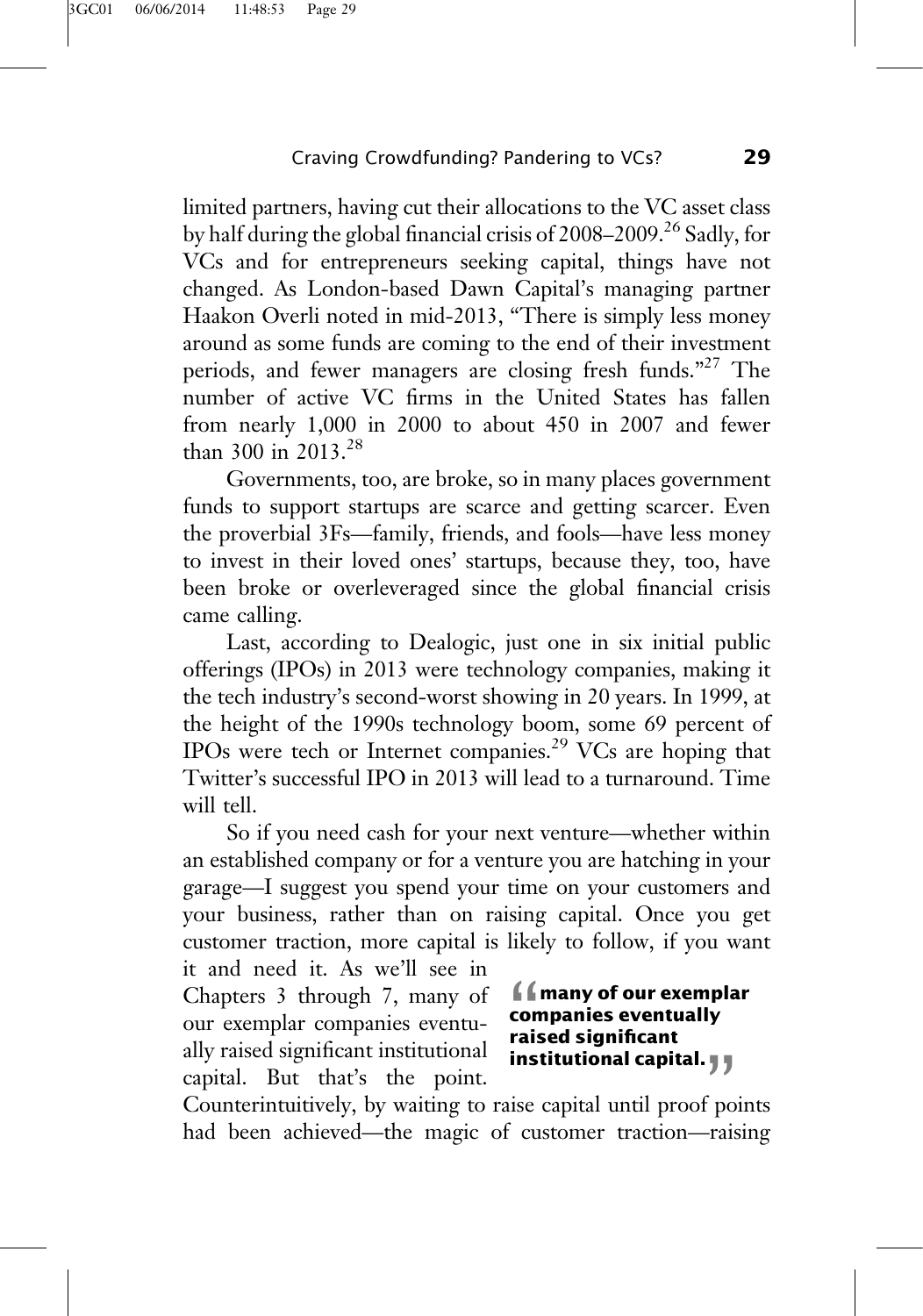capital, and more of it, became dramatically easier. Will we soon see a revolution in which entrepreneurs dump their PowerPoint slides and look to their customers as their first ports of call? Will tomorrow's entrepreneurs—and leaders of growth-starved established companies, too—see customers as the most sure-footed basis for starting, financing, and growing their companies? Will business angels and incubators play the role I hope they will play in driving this change, and perhaps dramatically improve their returns in the process? We'll know very soon.

# Is Customer Funding the Right Approach for Every Venture?

Should every entrepreneur and executive jump onto the customer-funded bandwagon? No. Customer-funded models don't suit every business. If your idea is to build a dam with a hydroelectric power plant to meet today's voracious thirst for energy, for example, conventional project finance is a more sensible source of the funding you'll need. Users are probably unlikely to pay you for tomorrow's power today. But if one of the five customer-funded models suits your circumstances, perhaps it's a better way forward for you.

# When Customer Funding Goes Wrong

A customer-funded approach can offer your business numerous benefits, as will become abundantly clear as this book unfolds. But it's no panacea, it doesn't guarantee your profitability, and it won't replace getting the rest of the fundamentals right, either. $30$  As longtime venture capitalist Bill Egan famously remarked, "You may have capital and a talented management team, but if you are fundamentally in a lousy business, you won't get the kind of results you would in a good business. All businesses aren't created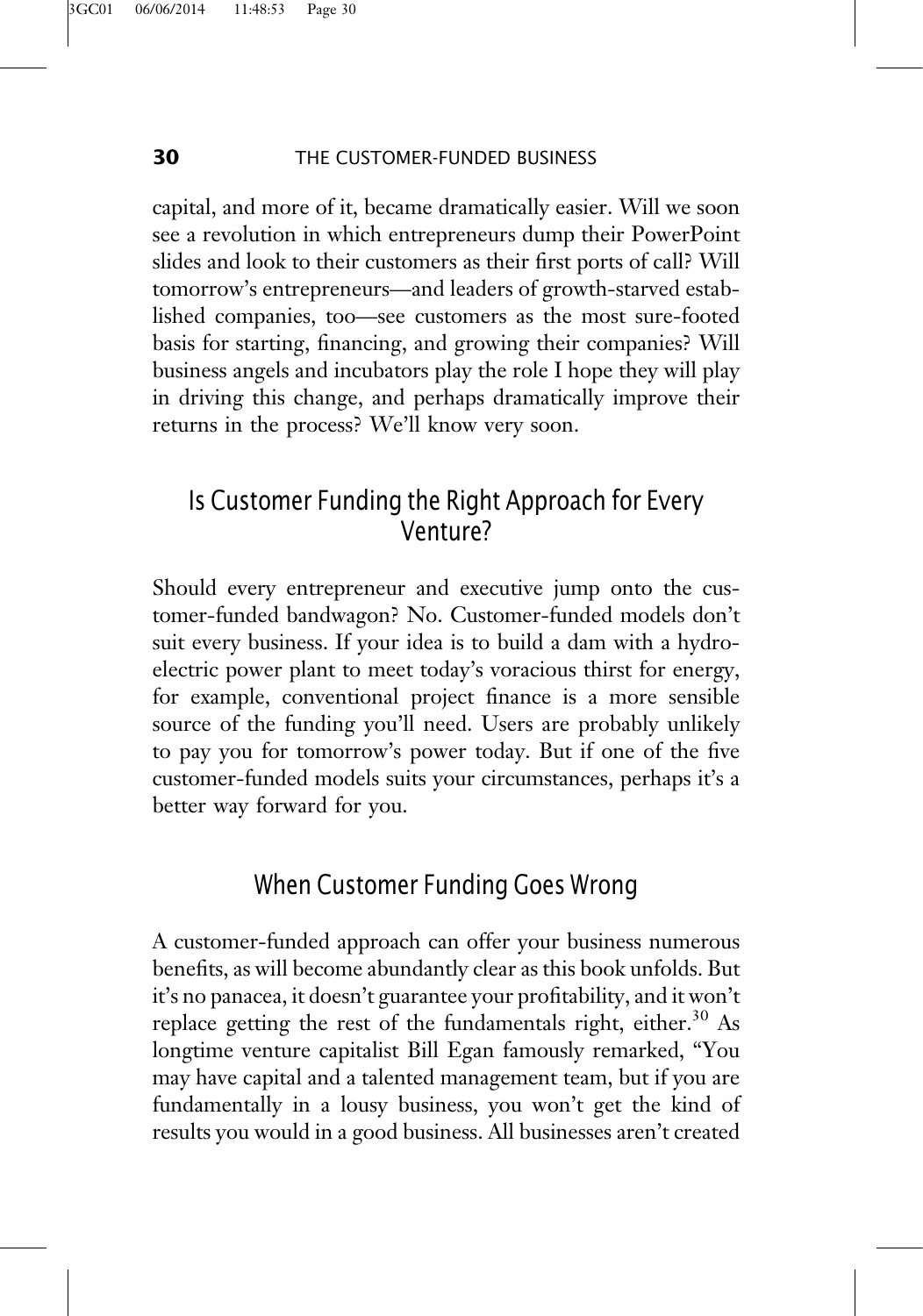equal."<sup>31</sup> Even customer-funded ones! So does customer funding sometimes go wrong?

Consider Groupon, the daily-deals high flyer that has experienced nothing but turmoil since its eagerly awaited IPO at

**f You may have capital**<br>and a talented<br>management team, but i **and a talented management team, but if you are fundamentally in a lousy business, you won't get the kind of results you would in a good**

the tender age of three years in November 2011, when it raised \$700 million in what was the largest IPO by an American Internet company since Google's in 2004.<sup>32</sup> Groupon, as almost everyone on Planet Earth knows, offers its members discounted "daily deals" at a plethora of local restaurants, day spas, helicopter tour operators—you name it. Its ingenious customer-funded model which is both a scarcity model (the deals are only open for a very short time) and a pay-in-advance model (customers pay for the deal on the day it's offered, then visit the restaurant or take the helicopter tour later, or perhaps never)—puts enormous amounts of cash into Groupon's coffers, a portion of which it then (eventually!) pays out to its merchants in installments over an extended period, often as long as 60 days. Would you like to have this kind of float in your business? **business. J J**<br>vember 2011,<br>IPO by an Am

This tsunami of cash, along with subsequent VC funding, enabled Groupon to make acquisitions of 17 mostly copycat companies in a little more than a year, expand into 45 countries, grow its merchant roster to 78,466, and grow its employee base from 37 to 9,625 in only two years.<sup>33</sup> "Can businesses" having customer-funded models grow quickly," you ask? You bet they can!

But is Groupon really a viable business? That's a very different question. Groupon was forced

### viable business?  $\P$ **But is Groupon really a**

ble business? That's a very differ-<br>ent question. Groupon was forced<br>to restate its financials twice before its IPO, cutting its reported 2010 revenue by more than half, and again afterwards, increasing its quarterly loss for the fourth quarter of 2012 from \$42.3 million to \$64.9 million.<sup>34</sup> It seems that the company hadn't set aside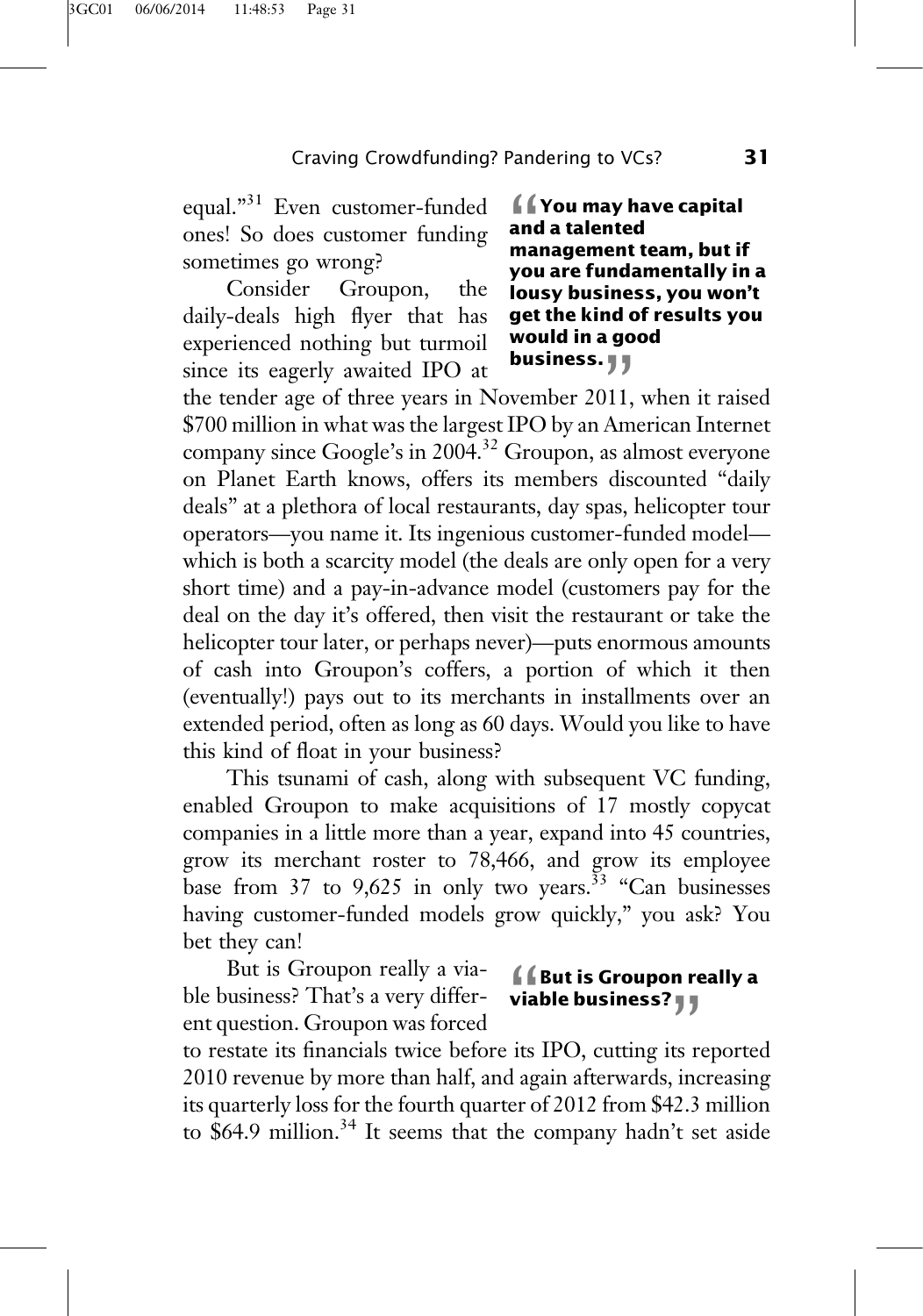enough money to cover customer refunds, particularly for more expensive services like laser eye surgery, where refunds were running higher than expected.<sup>35</sup> Why is this a problem? Some customers will change their minds ("Maybe I don't want LASIK surgery, after all."), and some merchants will go bust, leaving Groupon holding the bag for unredeemed services. Thus, because Groupon cannot be sure how much money to set aside for future refunds, which it guarantees to its customers, its revenue figures after expected returns are iffy at best.

Okay, so what about the expenses that operating Groupon's business entails? Groupon's tsunami of cash makes it easy to *pay* the expenses, but covering them with enough gross margin dollars to actually book any *profit* is quite another story. Groupon has been unprofitable every quarter, before and since its IPO, in part due to its aggressive spending to grow its user base. The losses, the financial reporting issues, the fall in Groupon's stock price to around \$4.00 (one-quarter of its IPO price), the fact that Groupon's model is easily copied (thereby making its business ferociously competitive), and a decline in its international revenues all eventually took their toll, leading to the firing of founder and CEO Andrew Mason in February 2013.<sup>36</sup>

Groupon remains awash in cash, as I write in late 2013, but its stock price, despite its recovery from around \$4.00 to \$9.00,

#### recover its mojo? | | **Will Groupon be able to**

remains at around half of its IPO price.<sup>37</sup> Will Groupon be able to recover its mojo, or change its

strategy and business model to something that can generate profits as well as cash? It's anybody's guess. But the good news for Groupon is that its customer-funded model at least gives it a war chest with which to try. **recover its mojo?**"<br>strategy and business<br>profits as well as cash

The Groupon story is one example of how customer funding can go wrong, though it's fair to say that having plenty of your customers' cash—despite no profits—is a nice problem to have! Perhaps a more sinister downside of customer funding is when companies with lots of market power (e.g., large supermarket or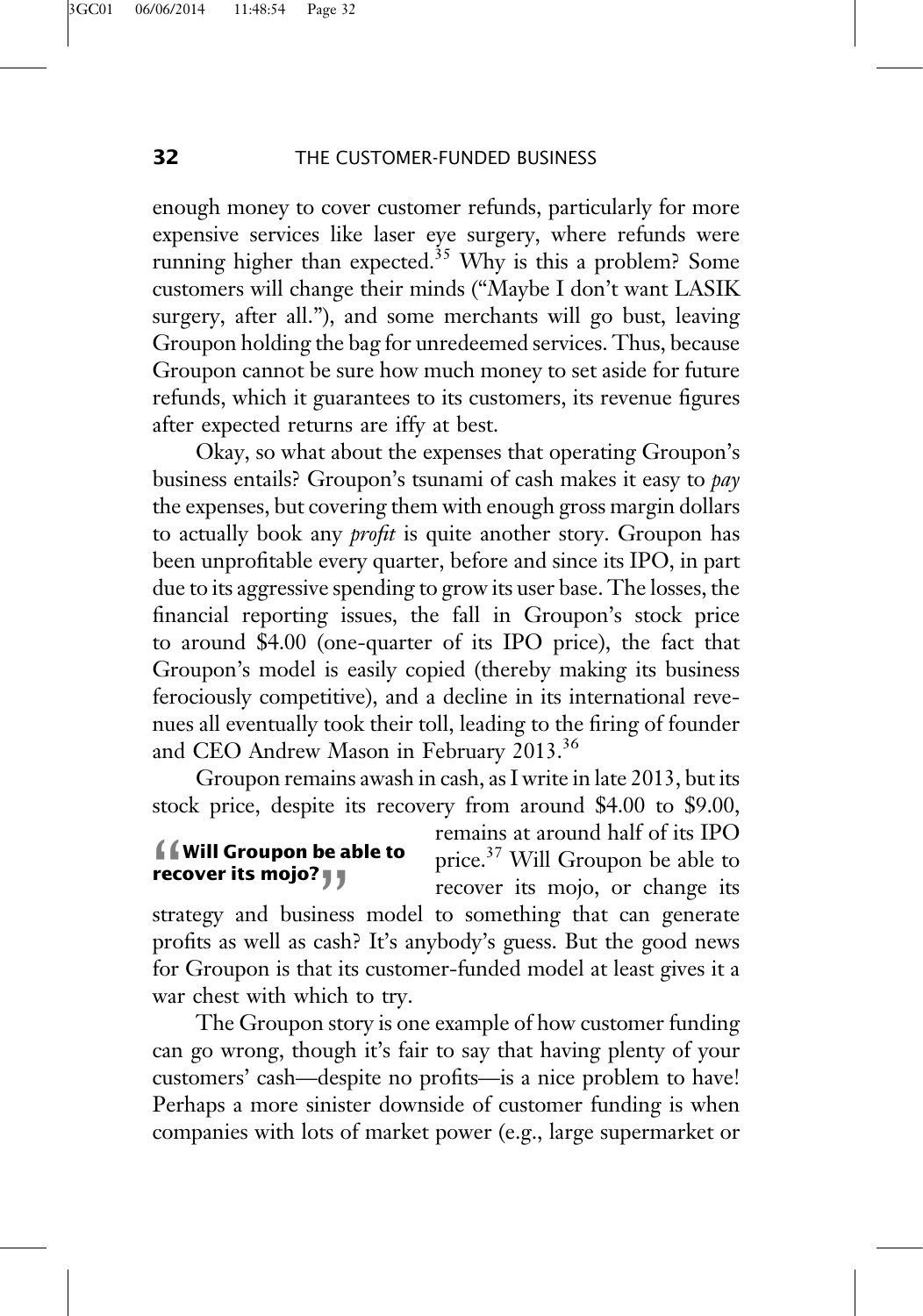other retail chains) use that power to demand onerous terms from their sometimes much smaller and less powerful suppliers. Supermarkets get their customer's cash on the day the customer buys, or perhaps a day or so later when the customer's credit card payment clears. That's a wonderful source of customer funding to the supermarket, which hasn't yet paid its suppliers for what the customer just bought. But if the supermarket demands 60- or 90 day terms from its suppliers, as some do, that puts stress—as well as additional cost—on the ability of its suppliers to finance their own businesses, while they wait for—or find a way to finance—the supermarket's slow payment. It's not really a downside of the supermarket's customer funding, per se, as the problem lies on the supply side, not on the customer side. But it is the customer and supplier sides of the working capital equation, working together, that deliver the necessary cash to operate the business. Abusive behavior toward suppliers is not what this book advocates.

# The Vermas: The Rest of the Story<sup>38</sup>

At the outset of this first chapter, you read how Rakesh and Rashmi Verma built a growing services business that had grown by 2004 into what many regarded as India's premier source of navigable, accurate, detailed digital maps of all kinds. What next? On a visit to the United States that year, the Vermas observed that MapQuest had built a product wherein consumers or others could obtain exactly the maps they needed, anytime, anywhere,

simply by going online. "Could we do a MapQuest for India?" they wondered, and MapmyIndia was born.

# <u>({</u><br>Ma **Could we do a MapQuest for India? || ||**<br>a new customized mapp

Not content with developing a new customized mapping solution for each of its customers, as the Vermas had done in the past, MapmyIndia would "productize" its mapping data, and let its customers and users—from retailers seeking to inform consumers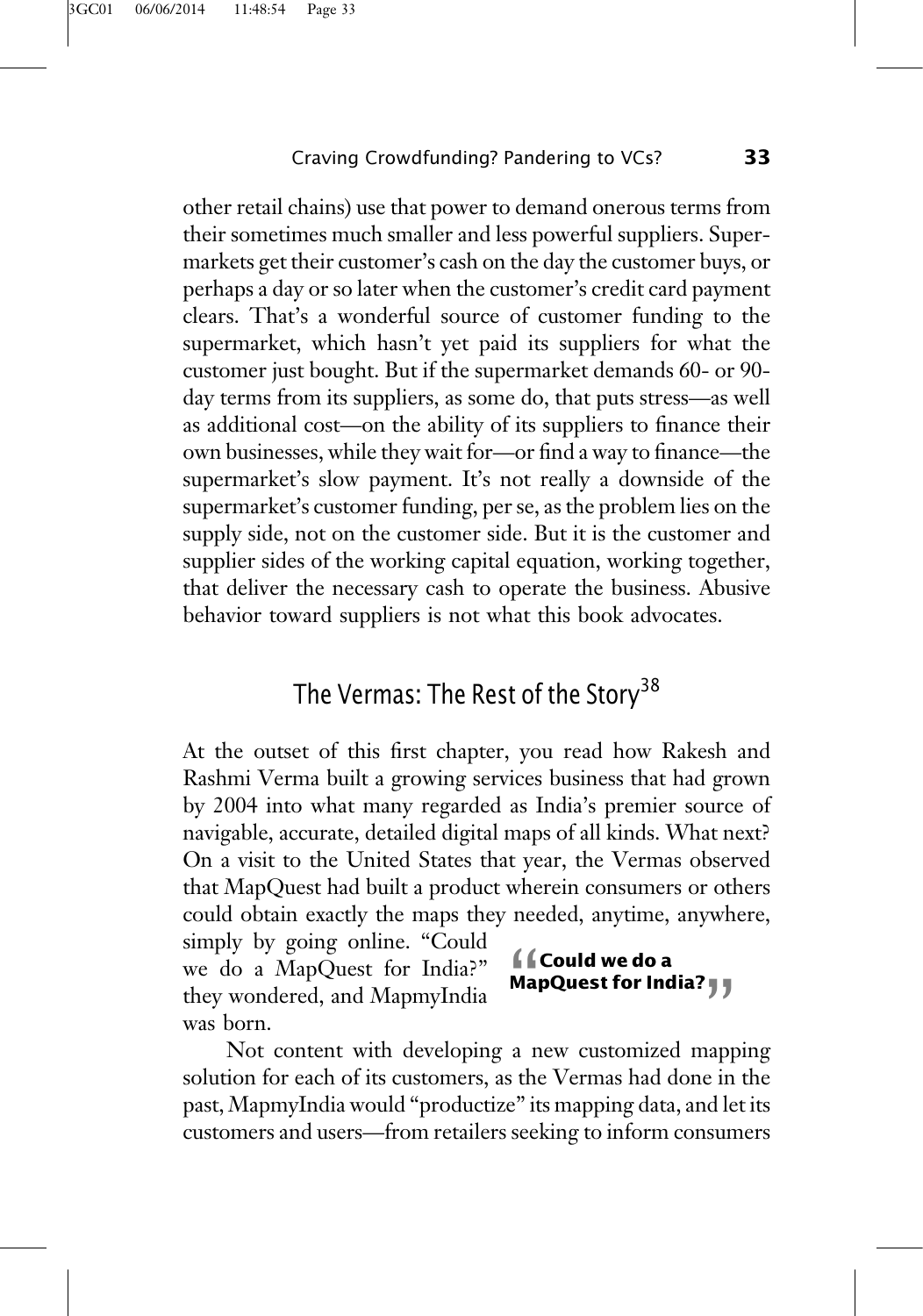where stores were located, to consumers seeking location information of all kinds—do the work: zooming in for more detail, zooming out for the big picture, and more. A heretofore not very scalable services business would, if all went well, become a highly scalable product business.

Developing such a business would take capital, though, for algorithms, software development, GPS technology, and much more. No longer was it realistic for customers to fund the growth of the business. MapmyIndia's first small round of venture capital was raised from California-based investors Kleiner Perkins Caufield & Byers and Sherpalo Ventures in 2006, valuing the still-small company—whose revenue in the prior year was barely \$1 million—at about \$7 million.

Three further rounds of capital at higher valuations followed in 2007, 2008, and 2011, as MapmyIndia grew its product offering: consumer navigation devices for the auto aftermarket à la TomTom; fleet tracking solutions for the taxi and logistics industries in India; licensed content for automobile manufacturers' in-dash infotainment systems; locator content via the Web; and even a \$50 app to turn anyone's iPhone into a navigation device for India. And the original services business kept humming along, too. One might think of the company today as MapQuest and TomTom or Garmin, for India, rolled into one.

## What Angel Investors Will Want to Know—and Will Ask

I've argued that successful application of any of the customerfunded models is likely to make it possible, even relatively easy, for an aspiring entrepreneur to raise capital later from business angels or institutional VC investors. The case histories in Chapters 3 through 7 will bear me out. But that doesn't mean these investors won't ask any tough questions! Indeed, experienced investors in early-stage companies know the risks are acute, and that many if not most of their investments will not pan out.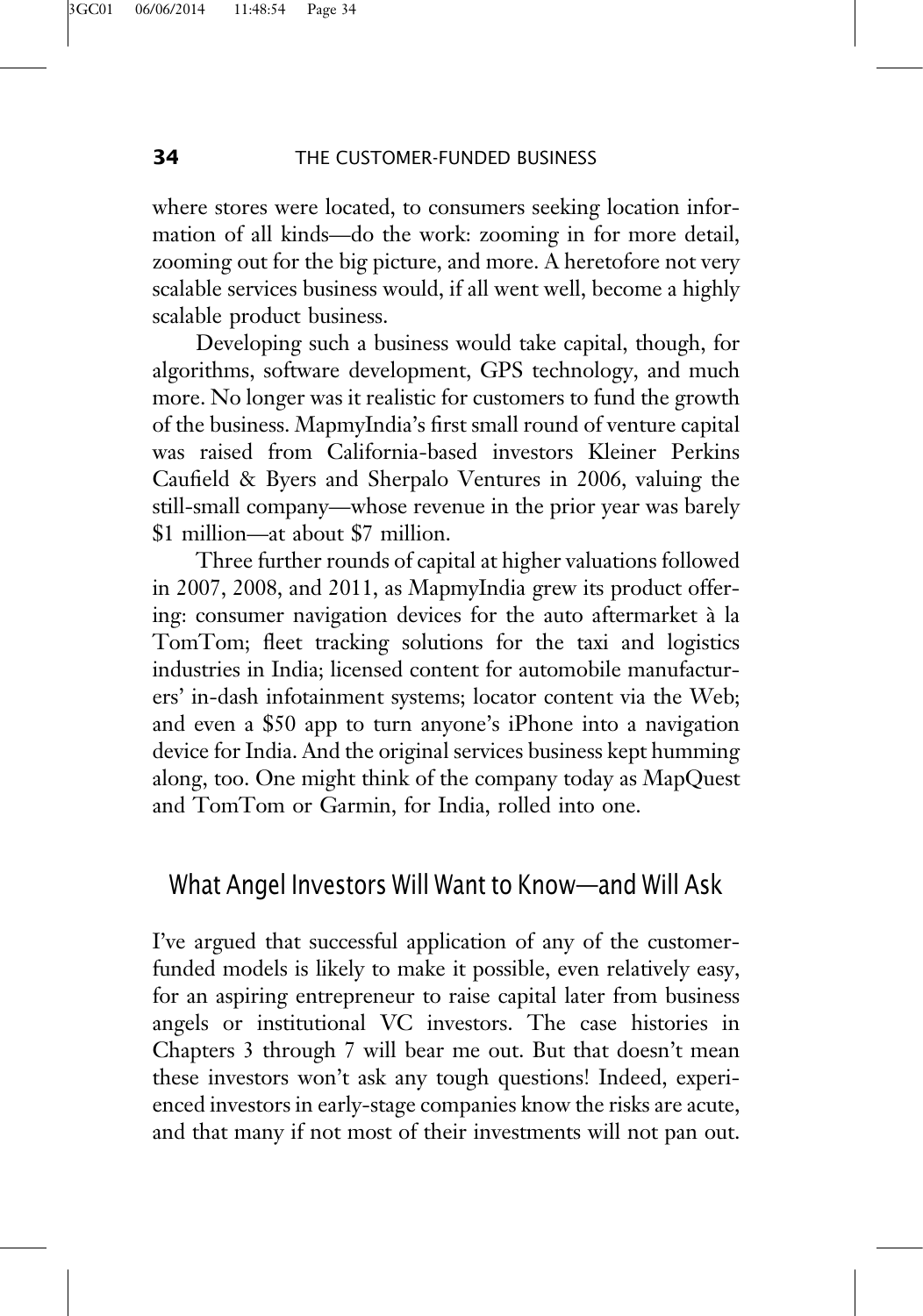Hence, three critical issues are always at the top of their minds as they contemplate investing in a young company:

- Does the product or technology actually work?
- Is there sufficient customer traction to indicate that market demand is genuine?
- Is the business model sufficiently capital efficient that significant further progress can be made without my writing more checks?While most venture capital investors expect to "follow

their money" with additional rounds of capital as needed, most angels have learned the hard way—that writing additional checks often amounts to throwing good money after bad.

"<br>"<br>"<br>"<br>"<br>"<br>" **most angels have learned—the hard way that writing additional checks often amounts to throwing good money**

anounts to unowing good **after bad.**<br>money after bad.<br>Let's consider an early-stage business that's off to a good start using any of the five customer-funded models, and subsequently seeks funding to ramp up its growth rate or serve new target markets. Does the technology work, and is there customer traction? It does and there is! If the business is ready to ramp up, that means both of these things are already true. Is the business capital efficient? If the business has been getting along on customer funding, this suggests that additional capital can be used to support faster growth, rather than the everyday basics, which the customer funding already covers.

But these three questions, crucial as they are, represent only the tip of the iceberg for the questions an experienced business angel will (or should!) ask. For each of the five models, there are additional, more model-specific questions that will or should arise, like these:

• What are the settings in which each of the five models is best applied? To services businesses or products? For consumables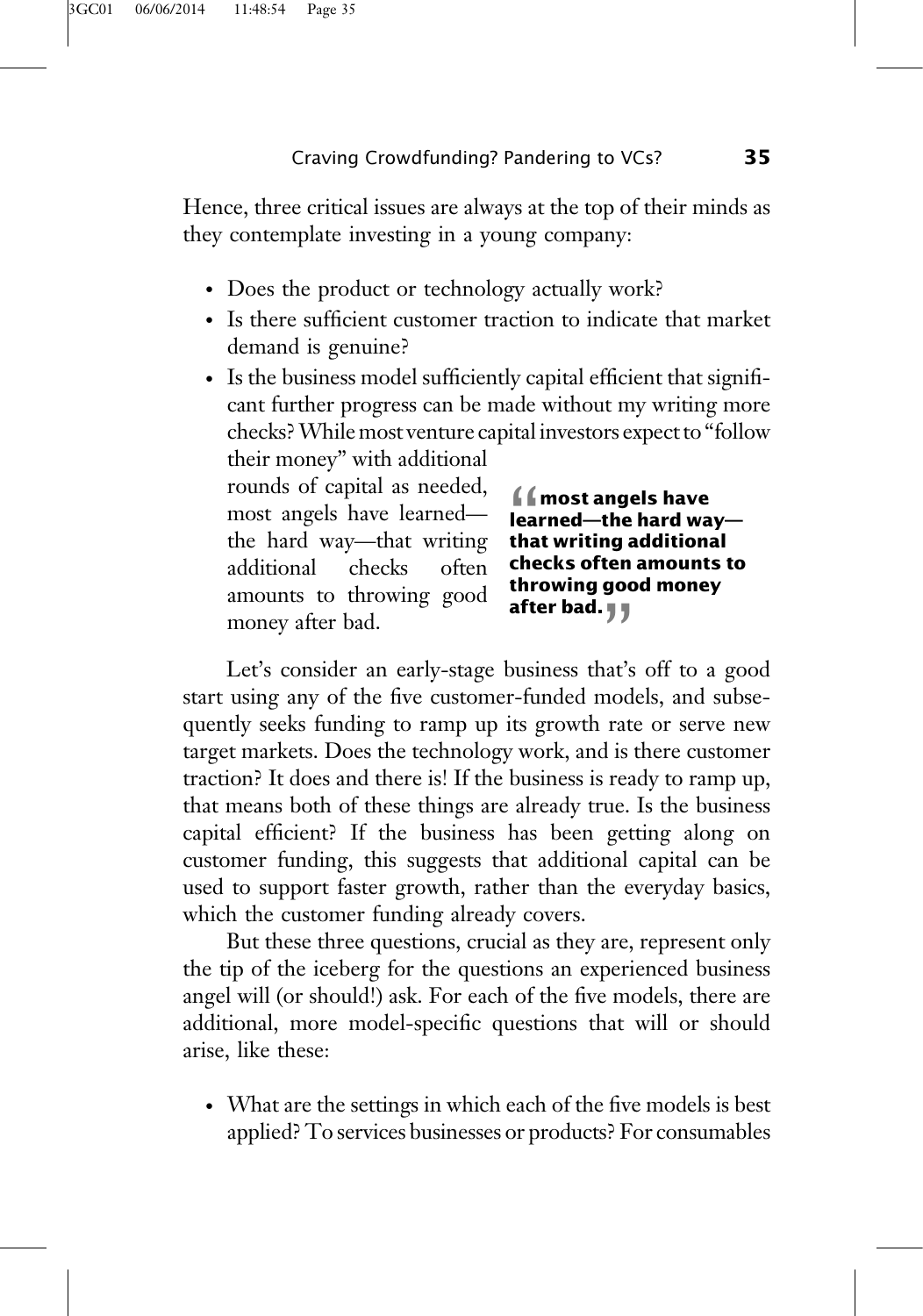or durables? To business-to-business, business-to-consumer, or consumer-to-consumer marketing strategies?

- What are the "how-to" lessons to heed in putting each model to work? Experienced investors know that while planning is important, effective implementation is what actually delivers the results.
- What common pitfalls must the entrepreneur and his or her backer watch out for?

Thus, at the end of each of Chapters 3 through 7, I'll draw on the body of research that underlies this book to highlight the key lessons that pertain to each of the five customer-funded models. These end-of-chapter sections—and the "John's Business Angel Checklists" that summarize them—are intended to do four things for business angels, entrepreneurs, and leaders in established companies who see the potential of customer funding in growing their businesses:

- Equip you, my readers, with the tools and insights you will need to figure out which of the five models might work in *your* business or one you are considering backing.
- Draw on the experience of others who've already been down the track with each model, both entrepreneurs and their backers, to head off some of the likely mistakes *before* you make them.
- Provide business angels, other early-stage investors, and even corporate investors with a set of due diligence questions they can ask when contemplating an investment in a customer-funded business—or one that could be! My hope is that angels will nudge aspiring entrepreneurs with promising ideas into thinking about pursuing their dreams via one of the five customer-funded models, rather than seeking capital before anything is really proven. "Here are some ideas about how better to fund the launch of your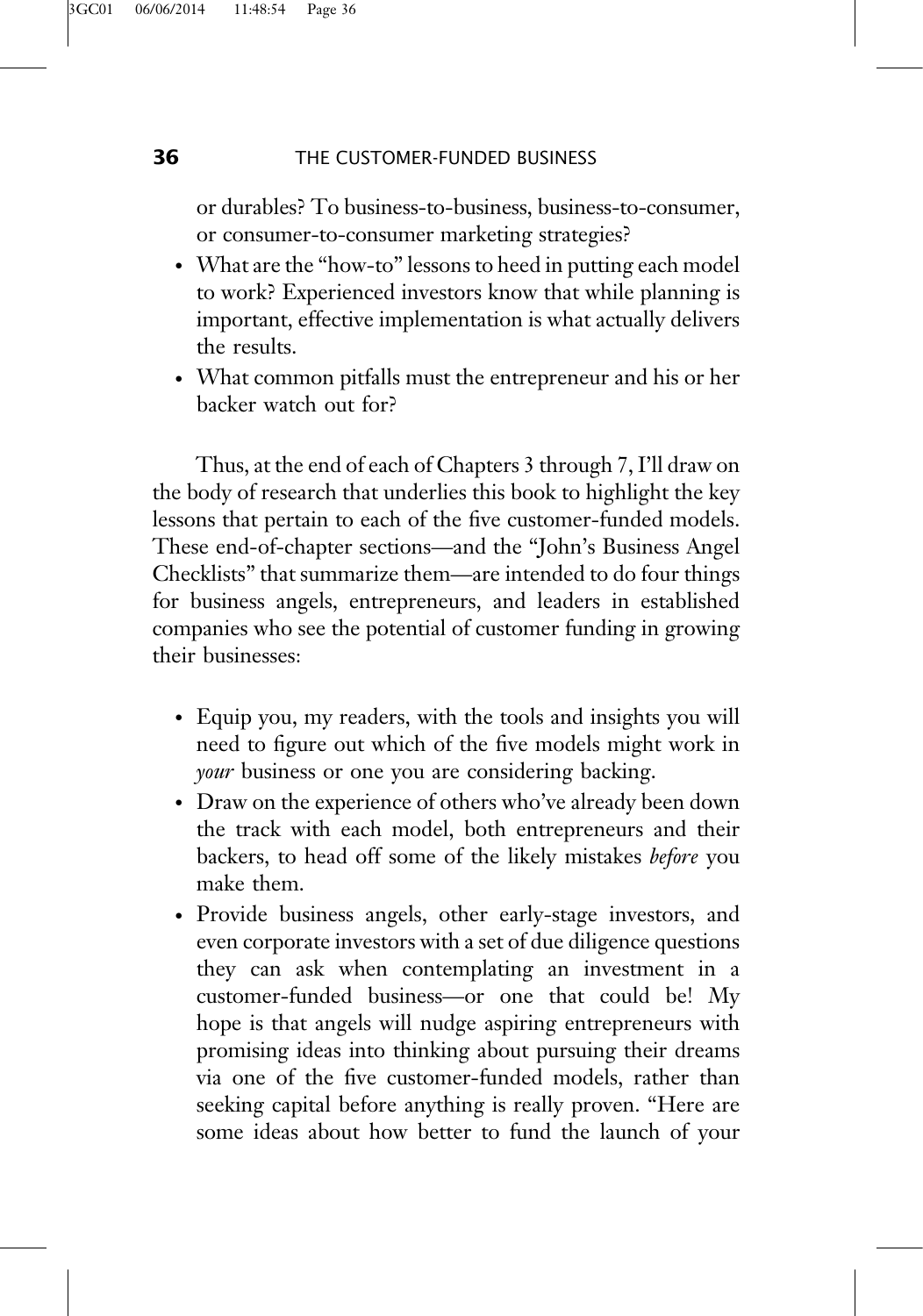business," such an angel might say. "Come back and see me when you've put them to work and customer traction is evident, and I'll then help you ramp up."

• Assist business angels in contributing to the effective management of their customer-funded investee companies. The

most important things investors bring to their investees aren't their dollars, euros, pounds, rupees. The really impor-

**f f** The most important<br>things investors bring<br>their investees aren't the **things investors bring to their investees aren't their dollars, euros, pounds, or**

tant things are the sage counsel they bring when crucial decisions are faced. This book's lessons, based on the journeys of other entrepreneurs who have applied these models and the investors who backed them, can add useful perspective in facing such decisions. **rupees. JJ**<br>sel they br<br>'s lessons. b

Though these lessons have been gleaned largely from entrepreneurial journeys, rather than those of a more corporate kind, there's a good reason why. Out of necessity, entrepreneurs, more than their corporate brethren, have been forced by their lack of resources to find customer-funded paths. As we saw in the Ryzex story earlier in this chapter, though, the lessons apply equally to established business settings.

# The Road Ahead

In Chapter 1, I've provided a brief overview of what the five customer-funded models are all about, why they might be relevant to your business or one in which you may at some point invest, and what you're in for in reading the rest of the book. Other than the story of the Vermas' journey from a small IT training company to becoming the dominant digital mapping company in India, however, I've not yet brought any of them to life in any depth. In Chapter 2, I'll address two important